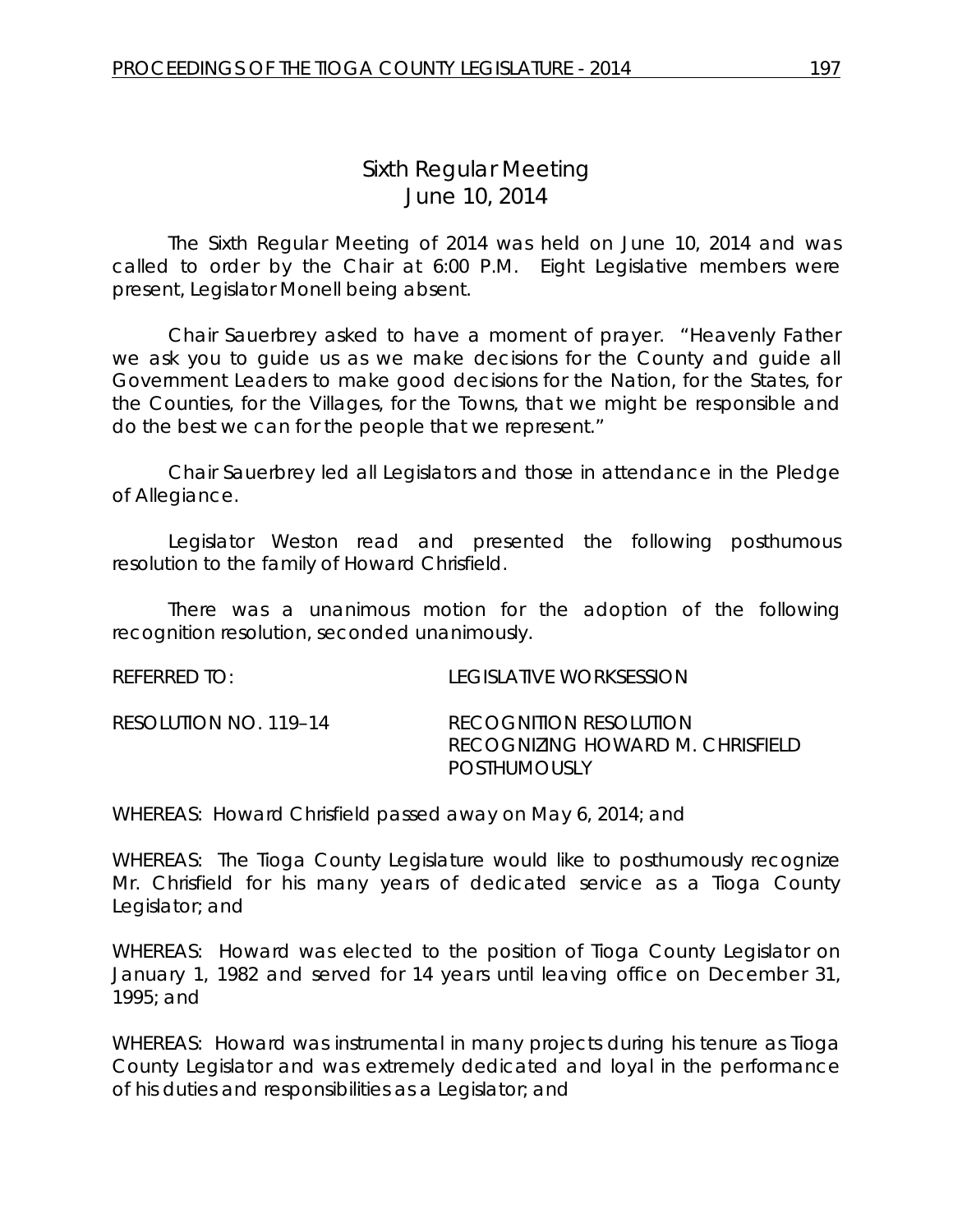WHEREAS: Howard is survived by his wife Connie, a son Thomas, a daughter Cynthia, three grandchildren, and eight great grandchildren; now therefore be it

RESOLVED: That the Tioga County Legislature, on its own behalf, as well as on behalf of the citizens of Tioga County, express sincere gratitude and recognize Howard Chrisfield posthumously for his years of dedicated service to Tioga County as a Tioga County Legislator; and be it further

RESOLVED: That this resolution be spread upon the minutes of this meeting and a certified copy be presented to the family of Howard Chrisfield.

ROLL CALL VOTE Unanimously Yes – Legislators Sauerbrey, Roberts, Standinger, Sullivan, Weston, Case, Hollenbeck, and Huttleston.

No – None.

Absent – Legislator Monell.

# RESOLUTION ADOPTED UNANIMOUSLY.

Cynthia Parcell, Howard Chrisfield's daughter, spoke. "What an honor it is for our family to receive this recognition for Dad. His 14 years with the Legislature was a serious commitment to the people of Tioga County. He gave his best to spend the taxpayers money well and to keep them informed of his decisions and the decisions of the Legislature. I remember that mom was his secretary, took all his messages, and he returned every single phone call. All the things he learned from his mentors here in the Legislature made him a better person and a better Legislator.

"Dad made friendships that have lasted a lifetime and those gentlemen, I have heard their names many many times, and each one of them was associated with a story. Those of you that knew daddy, he loved a good story. I hope that when you think of Dad, of Howard Chrisfield, that you will have a smile on your face knowing that some of his best days were spent down here working with the Legislature and serving Tioga County and his community. Thank you very much from our family."

Chair Sauerbrey noted the following two recognition resolutions.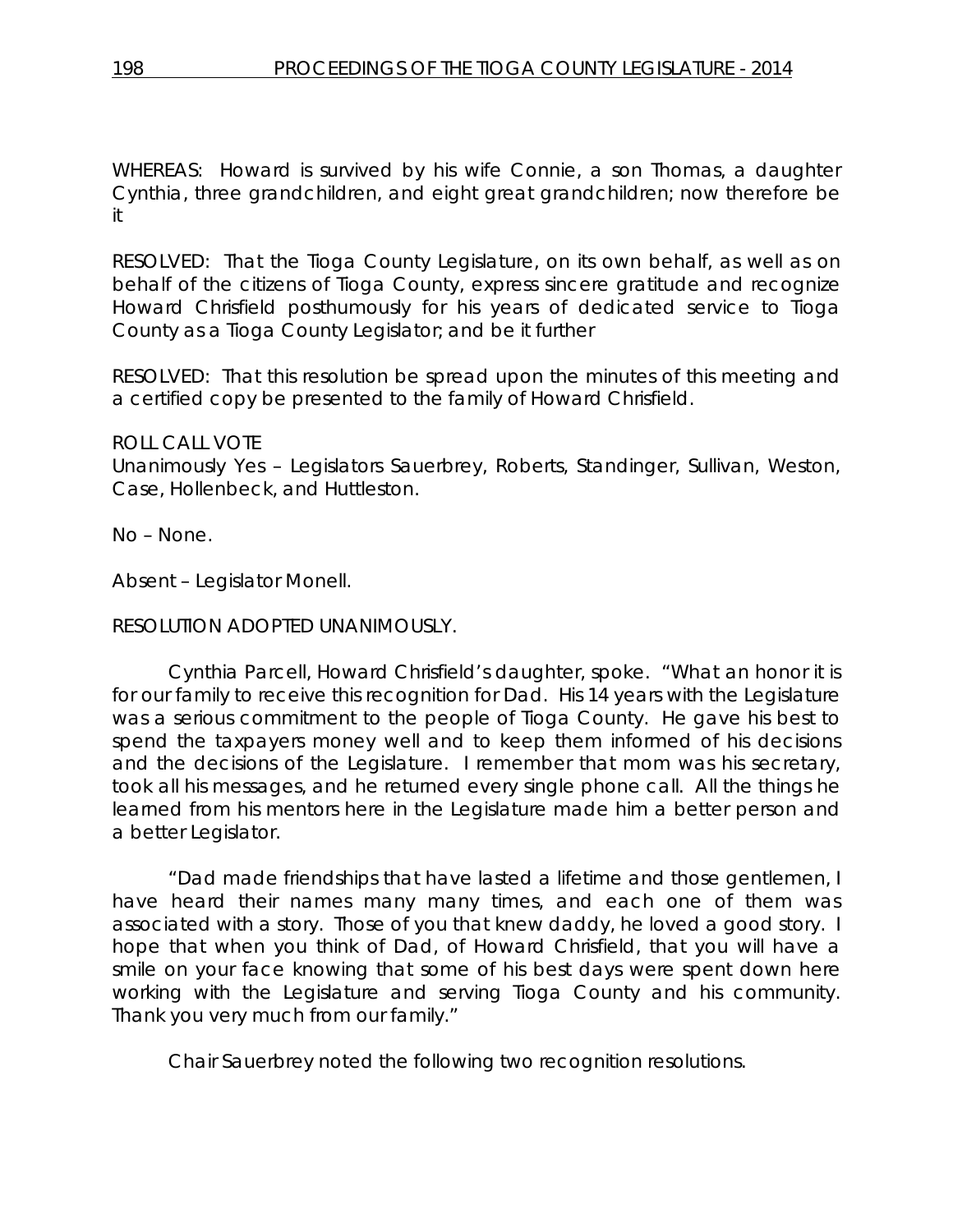There was a unanimous motion for the adoption of the following recognition resolution, seconded unanimously.

REFERRED TO: PUBLIC WORKS

RESOLUTION NO. 120-14 *RESOLUTION RECOGNIZING VINCENT VERTULI'S 18 YEARS OF DEDICATED SERVICE TO TIOGA COUNTY*

WHEREAS: Vincent Vertuli started his employment with Tioga County as a Maintenance Mechanic III on June 03, 1996 and has remained in this position for the remainder of his career; and

WHEREAS: Vincent Vertuli has been extremely dedicated and loyal in the performance of his duties and responsibilities during the past 18 years to the Department of Public Works. He has earned the respect of his colleagues and peers throughout Tioga County; and

WHEREAS: Mr. Vertuli will retire on June 28, 2014; therefore be it

RESOLVED: That the Tioga County Legislature, on its own behalf, as well as on behalf of the citizens of Tioga County, express sincere gratitude to Vincent Vertuli for his 18 years of dedicated and loyal service to the residents of Tioga County; and be it further

RESOLVED: That this resolution be spread upon the minutes of this meeting and a certified copy be presented to this outstanding employee, Vincent Vertuli.

ROLL CALL VOTE

Unanimously Yes – Legislators Sauerbrey, Roberts, Standinger, Sullivan, Weston, Case, Hollenbeck, and Huttleston.

No – None.

Absent – Legislator Monell.

RESOLUTION ADOPTED UNANIMOUSLY.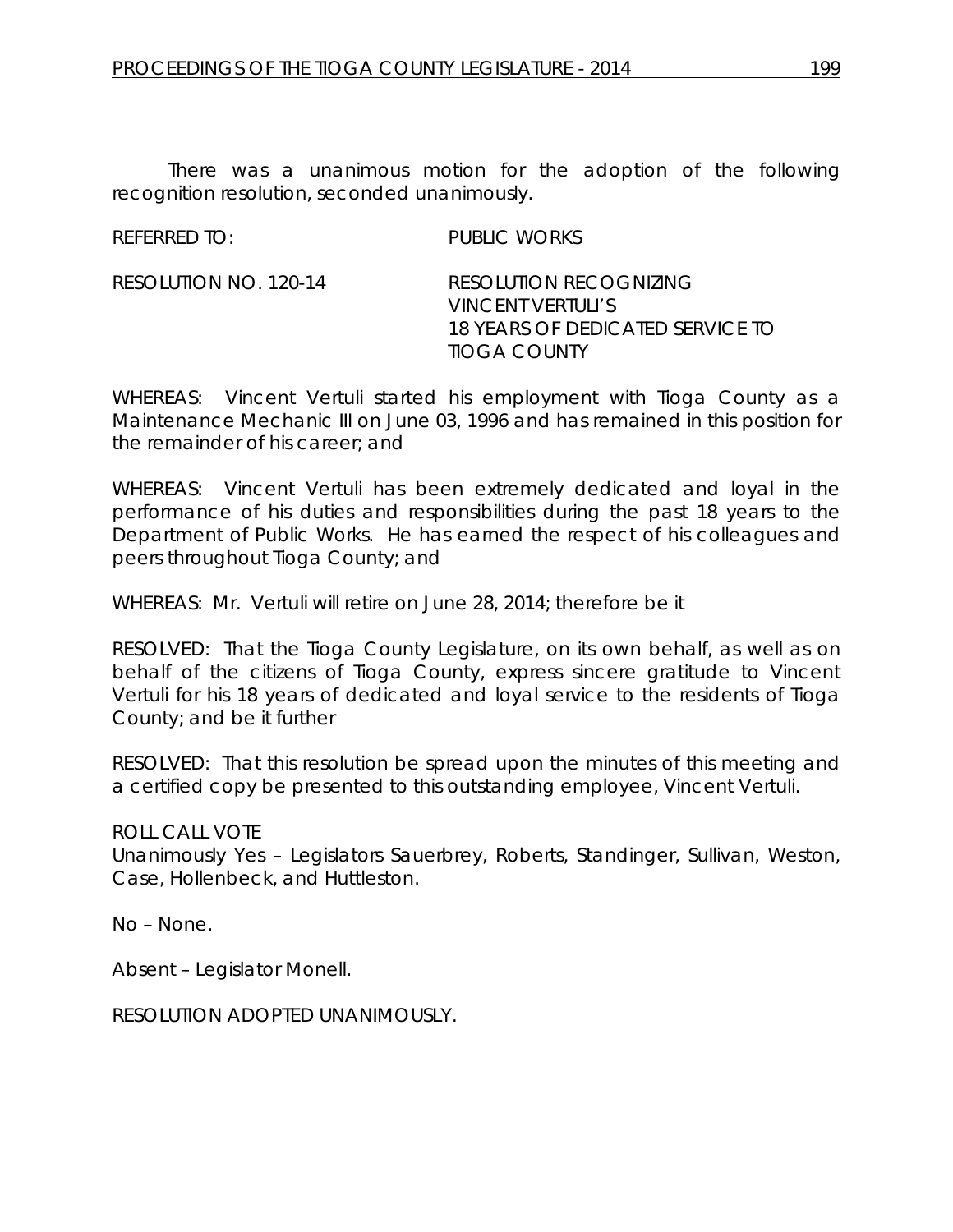There was a unanimous motion for the adoption of the following recognition resolution, seconded unanimously.

REFERRING TO: PUBLIC SAFETY COMMITTEE

RESOLUTION NO. 121-14 *RESOLUTION RECOGNIZING MICHAEL MCDONALD'S 26 YEARS OF DEDICATED SERVICE TO TIOGA COUNTY*

WHEREAS: Michael McDonald was appointed as part-time Deputy Director of Disaster Preparedness on 2/8/88; part-time Deputy Director of Civil Defense on 1/1/94; and appointed part-time Deputy Director of Emergency Preparedness on 5/16/07.

WHEREAS: Michael McDonald has been dedicated and loyal in the performance of his duties and responsibilities during the past 26 years to Tioga County, thereby earning the respect of his colleagues and peers throughout Tioga County; and

WHEREAS: Michael McDonald will retire from the Tioga County Emergency Management Office on June 13, 2014; therefore be it

RESOLVED: That the Tioga County Legislature, on its own behalf, as well as on behalf of the citizens of Tioga County, express sincere gratitude to Michael McDonald for his more than 26 years of dedicated and loyal service to the residents of Tioga County; and be it further

RESOLVED: That this resolution be spread upon the minutes of this meeting and a certified copy be presented to this outstanding employee, Michael **McDonald** 

ROLL CALL VOTE

Unanimously Yes – Legislators Sauerbrey, Roberts, Standinger, Sullivan, Weston, Case, Hollenbeck, and Huttleston.

No – None.

Absent – Legislator Monell.

RESOLUTION ADOPTED UNANIMOUSLY.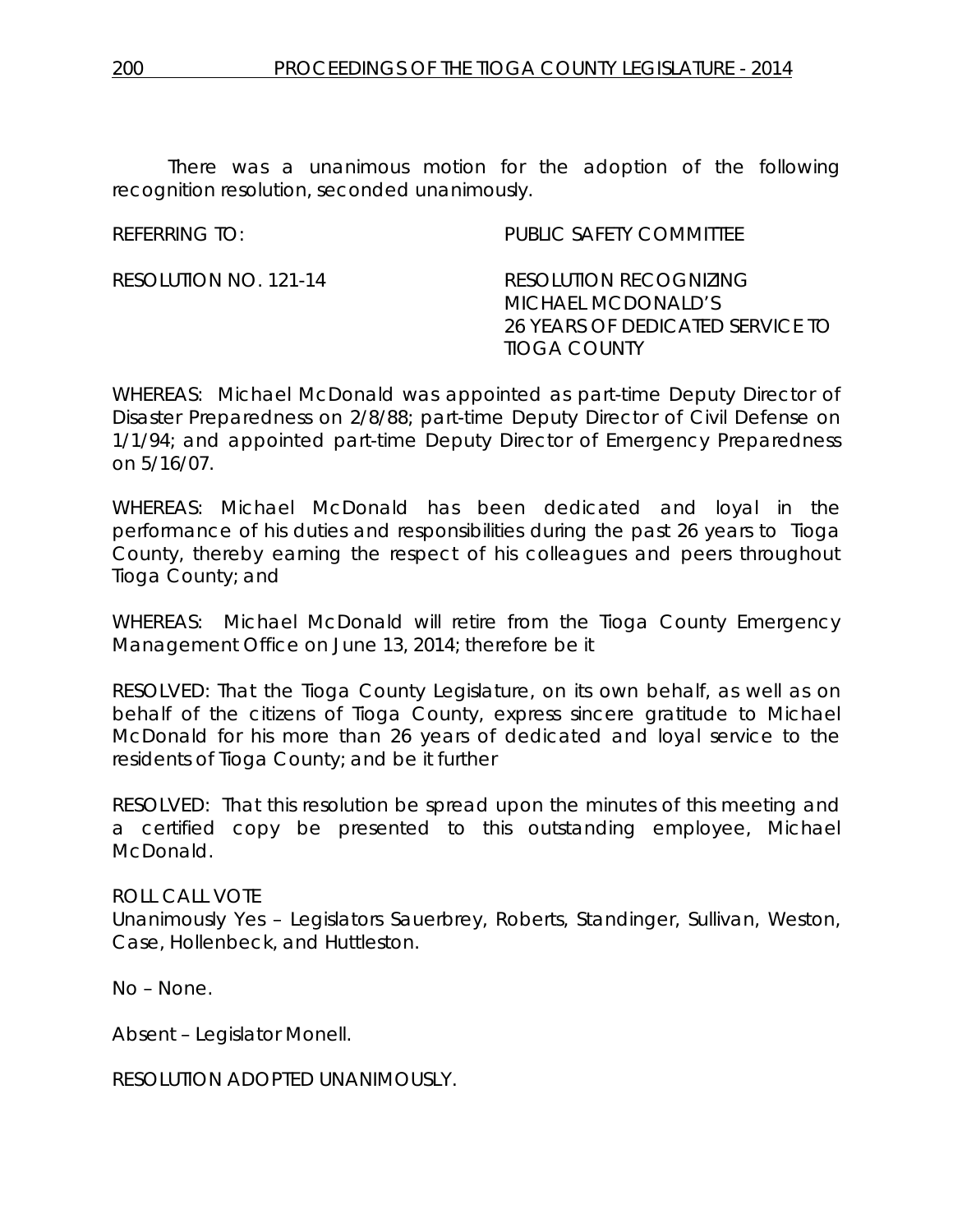Arrah Richards from the Employee Recognition Committee, presented the Employee of the 2nd Quarter 2014 to Donald Marsh of the Department of Social Services. "First of all, I want to thank you the Legislature on behalf of the Employee Recognition Committee for your continued support with this and for those of you who do and do not know, Don Marsh was nominated and had received the Tioga County Employee of the 2nd Quarter.

"After 20 years of active duty Don retired as a gunnery sergeant in the US Marine Corps in 1997. The following year he was employed by Ontario County Department of Social Services and in 2005 relocated to Tioga County DSS. In less than two years of working as a Caseworker and Senior Caseworker Don was promoted to a Supervisory position. Don is responsible for Adult Protective Service, Long Term Care Service, Person in Need of Supervision, also known as PINS, and had previously worked as a Child Protective Services Supervisor in Tioga County. If when the Unit workload is high in Don's Unit, Don pitches in and assigns himself referral cases and makes field visits, and does the work of a Caseworker without being asked to and without ever complaining or drawing attention to himself. Don's position is not that of a working Supervisor, meaning he is not expected to carry a caseload in addition to his Supervisory duties, but he does it anyway when needed.

"In the past six months Don voluntarily assumed responsibility for three very challenging physically and/or mentally ill adult protective clients. Within a span of the past several months each of these three clients have passed away. Don spent many hours advocating for these people and refused to give up on them when others did. One of his clients suffered from severe alcoholism and had confined himself to bed even though he was only middle-aged. Don worked with him and was able to convince him to seek medical treatment and one of the other clients was uncooperative with in-home services and difficult to work with. Due to repeated noncompliance, other service providers closed their cases and left. Don continued to try and assist this individual and to get him the services he needed, and convinced him to go to medical appointments, often driving him.

Don is all about teamwork and doing whatever it takes to get the job done. Don concerns himself more with the overall mission of his Unit rather than focusing on who did or did not do. Don views it as his responsibility to help the Team succeed. On a personal note, Don is a devoted father to his daughters, ages 34 and 29, and a grandfather to his grandchildren. His mother, two brothers, and sister live in Waverly while his other brothers live in Pennsylvania and Texas, and outside of work Don spends his time running his used furniture stores in Elmira and Owego here on McMaster Street. Don is a quiet and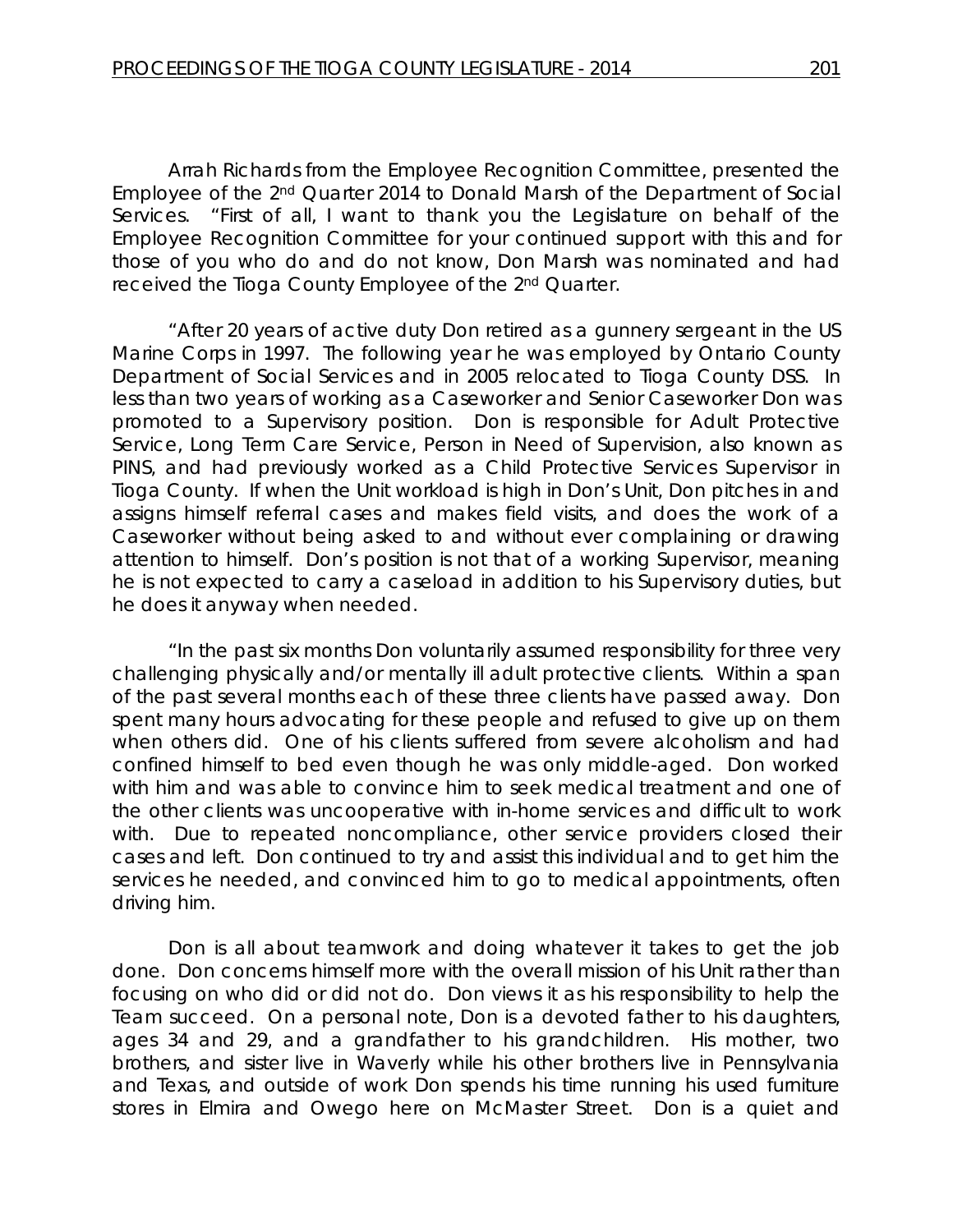unassuming individual. You may not know who he is because Don goes about his work and just gets it done. Don is a tremendous asset to the Tioga County Department of Social Services and to Tioga County. Congratulations Don."

Legislator Standinger spoke. "I would just like to congratulate Don. I know that the fact that he is being recognized here is evidence of his work ethic. I do recall working a couple of cases with him prior to leaving the State Police, and I do not remember anything bad about it. It is a good thing. It is a difficult job and I just want to say I appreciate what you do. At some point all of us in this room might know somebody that uses services that he is going to work on. I would like to think that everybody else appreciates it too."

Gail Barton, Deputy Commissioner of Social Services, spoke. "The job of Supervisor in the Services Division for which I am responsible for is an extremely difficult and challenging job. You have to be responsible for the safety and wellbeing of vulnerable children and vulnerable adults, and you also have to be support and a coach, and a mentor, and someone that holds your staff accountable. I think the job of being a frontline Supervisor is one that is extremely challenging and probably does not get the recognition that it should.

"Typical of Don when he was told that he had been selected as the Tioga County Employee of the Quarter Award responded surprise and said he did not know why he was being given this award because he just does his job. Don also said that he was probably the only nomination and that was why he got the award, but that could not be further from the truth. I have been Don's direct Supervisor for almost eight years. It is a pleasure to work with Don. He is very conscientious and hard working. He never complains about the workload or the amount of work, and he does not really have a lot of patience for employees who do complain about the workload and the amount of work.

When Don began in Adult Adolescent Services after having been a Supervisor in Child Protective Services, Don established and conveyed his expectations and monitored the work performance. Don supports and coaches his staff to do good work. People like to work with Don and for Don. Don also pitches in, as has been mentioned, and assigns himself cases and is regularly out in the field spending time with people who need help. In this quarter Don assisted some very challenging clients and made frequent contact to assure their safety and well-being, and most of the time Don went about doing this without bringing it to my attention. If someone is homeless or someone needs assistance, Don is out there picking them up, driving them to the bank, driving them to look at apartments, taking them out to eat lunch, and doing all of that without bringing any attention or recognition to himself.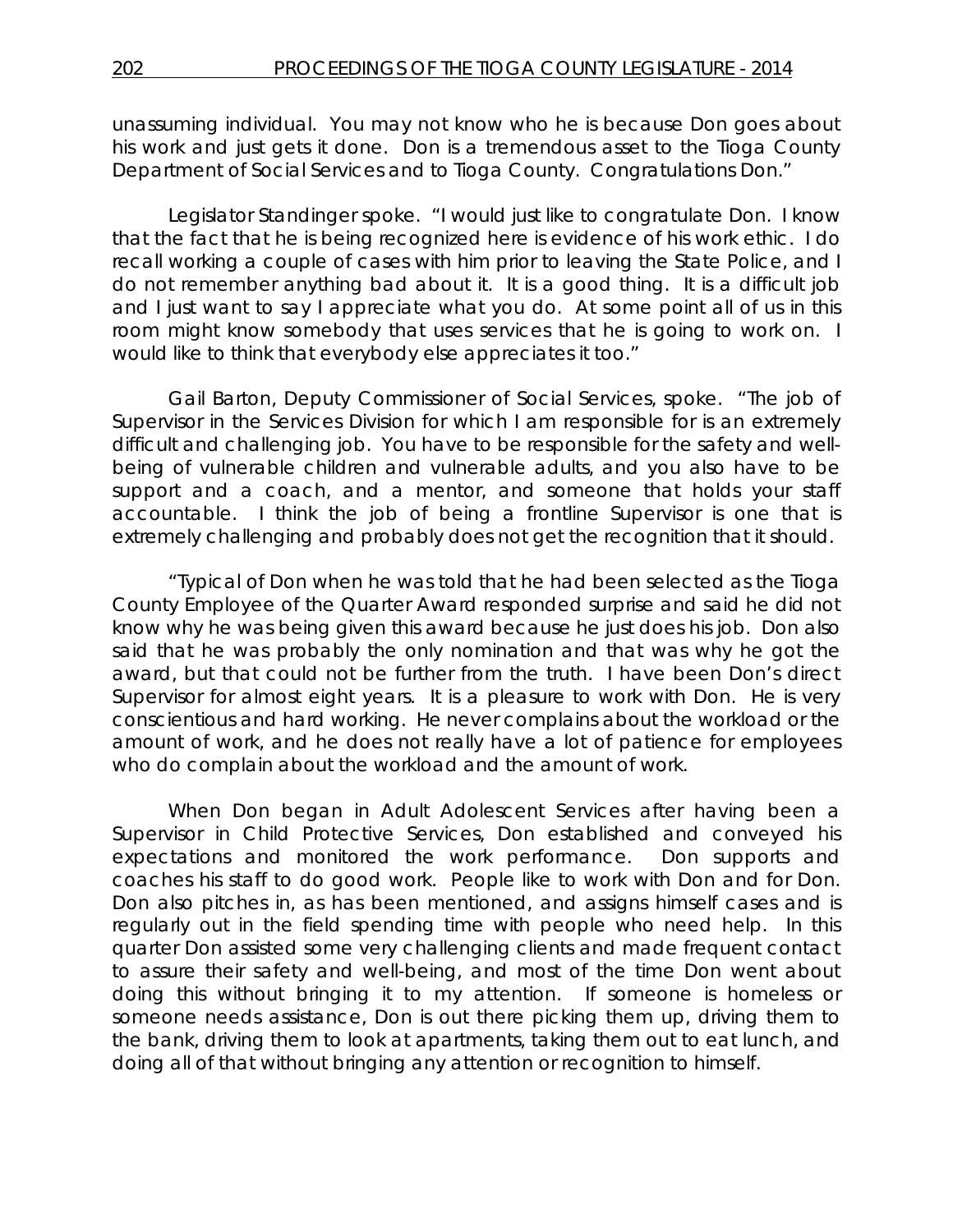"Don is a very quiet and unassuming person. He will express alternate opinions, but always says he will do what is asked of him by his Supervisor and does it without complaint. He is also a person that will do research. If we need to know a regulation or a law that something comes from, Don will leave my office and within a half hour you can count on him to be back with a book open and a place that he is pointing to or some memo that I have written and forgotten about, and said well look it says that you said this right here that we were going to do it this way. He is really good at keeping track of information and knowing where to find information. Don is a good family person and helps his family when they need it. Don is a pleasure to work with and is very deserving of this recognition, and I wholeheartedly congratulate you."

Don Marsh spoke. "I am not much of a talker. I just want to say thanks for the award and thank you all for coming."

There was no privilege of the floor.

The list of audited bills was submitted and is summarized as follows:

| <b>Code</b> | Description                              | Equipment | <b>Expense</b> |
|-------------|------------------------------------------|-----------|----------------|
| A1010       | Legislative Board                        |           | 369.24         |
| A1165       | <b>District Attorney</b>                 |           | 1,687.28       |
| A1170       | Public Defender                          |           | 2,075.35       |
| A1172       | <b>Assigned Counsel</b>                  |           | 10,354.91      |
| A1185       | <b>Medical Examiners/Coroners</b>        |           | 7,325.89       |
| A1325       | Treasurer                                |           | 7,990.54       |
| A1355       | Assessments                              |           | 3,054.80       |
| A1410       | <b>County Clerk</b>                      |           | 208.01         |
| A1420       | Law                                      |           | 6,842.20       |
| A1430       | Personnel                                |           | 1,942.80       |
| A1450       | Elections                                |           | 81.83          |
| A1460       | <b>Records Management</b>                |           | 30.00          |
| A1490       | <b>Public Works Administration</b>       |           | 25.00          |
| A1620       | <b>Buildings</b>                         | 26.99     | 38,329.67      |
| A1621       | <b>Buildings</b>                         |           | 16,974.25      |
| A1680       | Information Technology                   |           | 18,237.18      |
| A2490       | <b>Community College Tuition</b>         |           | 203,446.42     |
| A2960       | <b>Education of Handicapped Children</b> |           | 308,254.56     |
| A3020       | Public Safety Comm E911 System           |           | 5,103.65       |
| A3110       | Sheriff                                  | 1,133.00  | 24,886.89      |
| A3140       | Probation                                |           | 1,497.00       |
| A3146       | Sex Offender Program                     |           | 9,240.00       |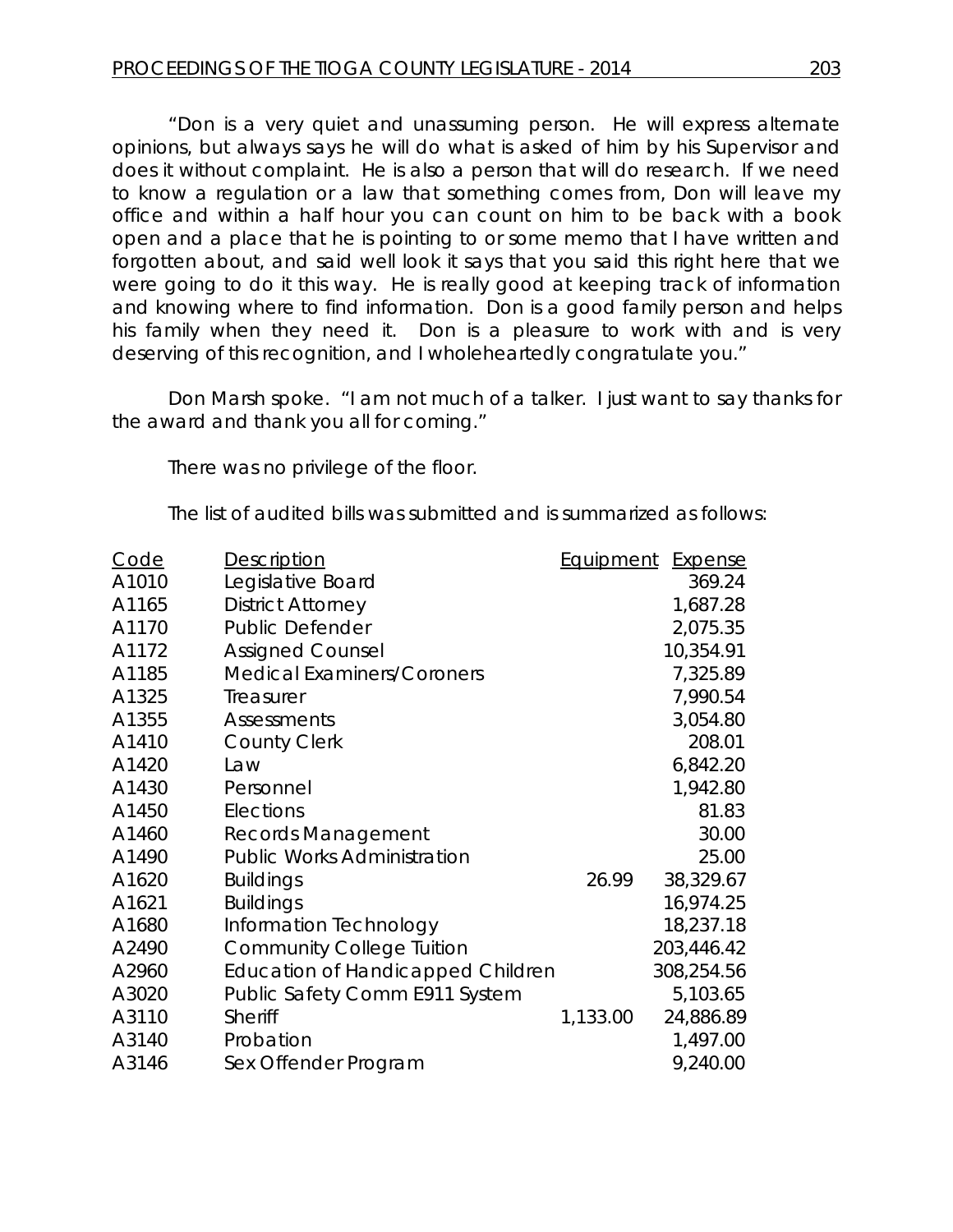| A3150                                     | Jail                                |            | 73,026.75  |
|-------------------------------------------|-------------------------------------|------------|------------|
| A3315                                     | Special Traffic Programs            |            | 1,500.00   |
| A3410                                     | Fire                                | 740.64     | 11,542.00  |
| A3415                                     | State Interoperable Comm Grant      |            | 600.00     |
| A3640                                     | <b>Emergency Mgmt Office</b>        |            | 621.51     |
| A3641                                     | <b>Emergency Mgmt Grant</b>         | 159.59     |            |
| A4010                                     | <b>Public Health Nursing</b>        |            | 1,588.76   |
| A4011                                     | <b>Public Health Administration</b> |            | 9,242.97   |
| A4012                                     | <b>Public Health Education</b>      |            | 3,300.25   |
| A4042                                     | Rabies Control                      |            | 320.91     |
| A4044                                     | Early Intervention                  |            | 1,031.10   |
| A4053                                     | Preventive/Primary Health Services  |            | 748.36     |
| A4054                                     | <b>Preventive Dental Services</b>   | 172.58     | 492.66     |
| A4064                                     | <b>Managed Care-Dental Services</b> |            | 1,071.07   |
| A4070                                     | <b>Disease Control</b>              |            | 4,747.05   |
| A4090                                     | <b>Environmental Health</b>         |            | 772.18     |
| A4210                                     | <b>Alcohol and Drug Services</b>    |            | 15,315.08  |
| A4211                                     | Council on Alcoholism               |            | 21,980.66  |
| A4309                                     | Mental Hygiene Co Admin             |            | 10,507.35  |
| A4310                                     | <b>Mental Health Clinic</b>         |            | 113,708.23 |
| A4320                                     | <b>Crisis Intervention Services</b> |            | 25,246.00  |
| A4321                                     | Intensive Case Management           |            | 1,734.83   |
| A5630                                     | <b>Bus Operations</b>               |            | 109,964.92 |
| A6010                                     | Social Services Administration      |            | 105,320.62 |
| A6422                                     | Economic Development                |            | 600.00     |
| A6610                                     | Sealer Weights and Measures         |            | 217.12     |
| A8752                                     | <b>NYS AG Market Grant</b>          |            | 3,840.00   |
| A9060                                     | <b>Health Insurance</b>             |            | 4,907.40   |
| <b>SOLID WASTE FUND</b>                   |                                     |            | 103,866.39 |
| <b>SPECIAL GRANT FUND</b>                 |                                     |            | 8,049.91   |
| <b>COUNTY ROAD FUND</b>                   |                                     | 43,611.48  |            |
| <b>CAPITAL FUND</b>                       |                                     | 670,757.82 |            |
| <b>CONSOLIDATED HEALTH INSURANCE FUND</b> |                                     | 1,171.31   |            |
| <b>SELF-INSURANCE FUND</b>                |                                     |            | 2,600.00   |
|                                           |                                     |            |            |

GRAND TOTAL \$2,024,194.96

Legislator Case made a motion to approve the minutes of May 13 and 22, 2014, seconded by Legislator Hollenbeck, and carried.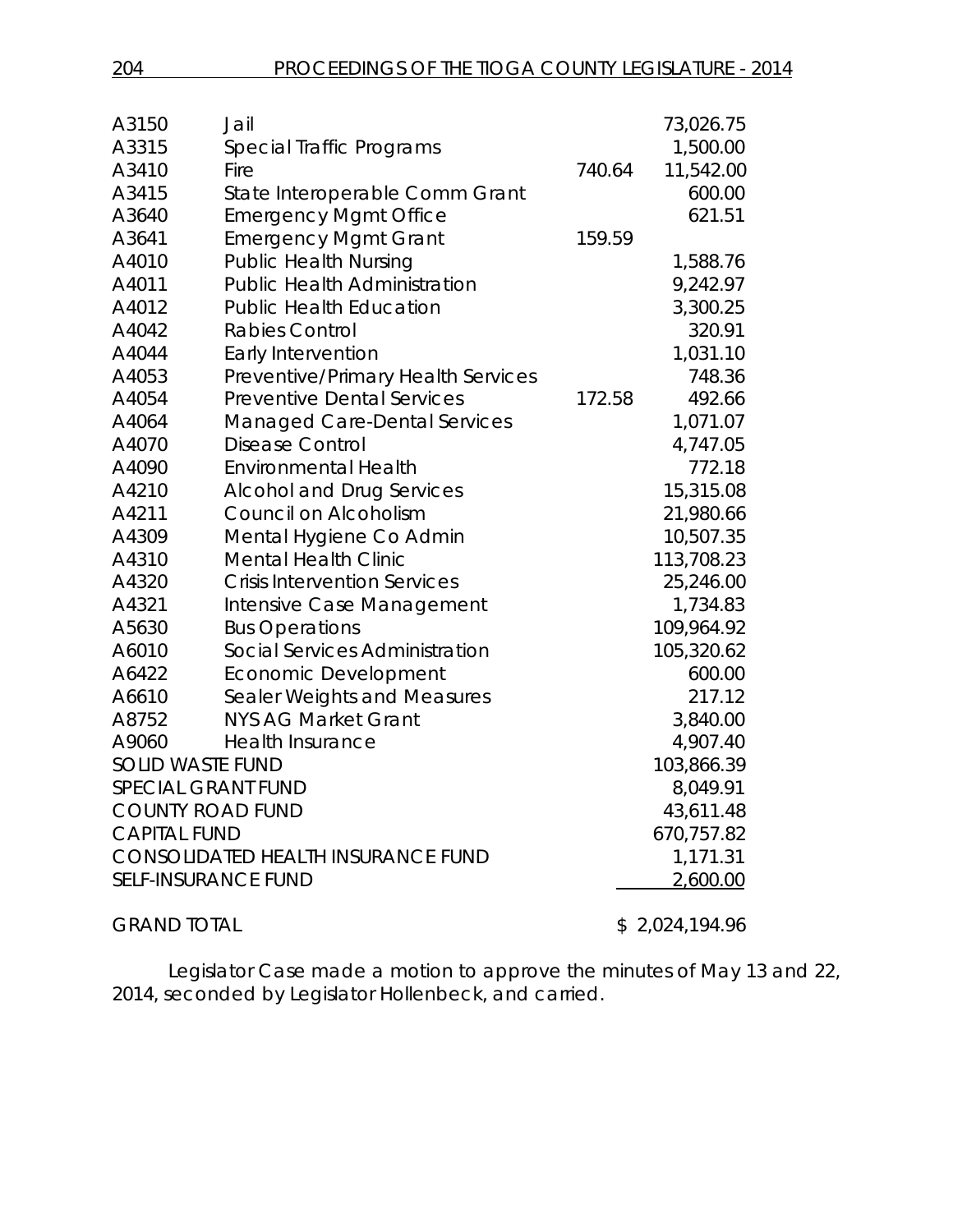Chair Sauerbrey made the following appointments to the Broome-Tioga Workforce Development Board:

| Karen Shelp         | 6/15/14-6/30/17 |
|---------------------|-----------------|
| J. Brian Scanlon    | 7/1/14-6/30/17  |
| <b>Chris Powers</b> | 7/1/14-6/30/17  |

Committee meeting reports are on file in the Legislative Clerk's Office and may be procured there by any interested person.

Legislator Sullivan moved for the adoption of the following resolution, seconded by Legislator Standinger.

| REFERRED TO:          | <b>LEGISLATIVE WORKSESSION</b>                                                                                                                                                                   |
|-----------------------|--------------------------------------------------------------------------------------------------------------------------------------------------------------------------------------------------|
| RESOLUTION NO. 122-14 | RESOLUTION URGING THE NEW YORK<br>STATE LEGISLATURE AND GOVERNOR TO<br>CONTINUE TO ADDRESS UNFUNDED<br>MANDATES THAT USE LOCAL TAX<br>DOLLARS TO FUND STATE AND FEDERAL<br>PROGRAMS AND SERVICES |
|                       |                                                                                                                                                                                                  |

WHEREAS: Many municipalities in New York State face significant fiscal challenges that are amplified by a slow economic recovery and a state imposed restriction on local revenues; and

WHEREAS: In most instances the county fiscal challenges are directly tied to state imposed mandates and reduced state reimbursements; and

WHEREAS: Counties play a central role in delivering state services, due to our state mandated role in the administration and financing of a wide variety of state programs; and

WHEREAS: In 2013, the State enacted Medicaid reforms to assume all of the growth in spending from the local taxpayers by 2015; and

WEHREAS: Local taxpayers continue to fund \$7.5 billion of Medicaid costs; now therefore be it

RESOLVED: That Tioga County strongly encourages the Governor and State Legislature to work to address the underlying causes of fiscal stress facing so many localities; and be it further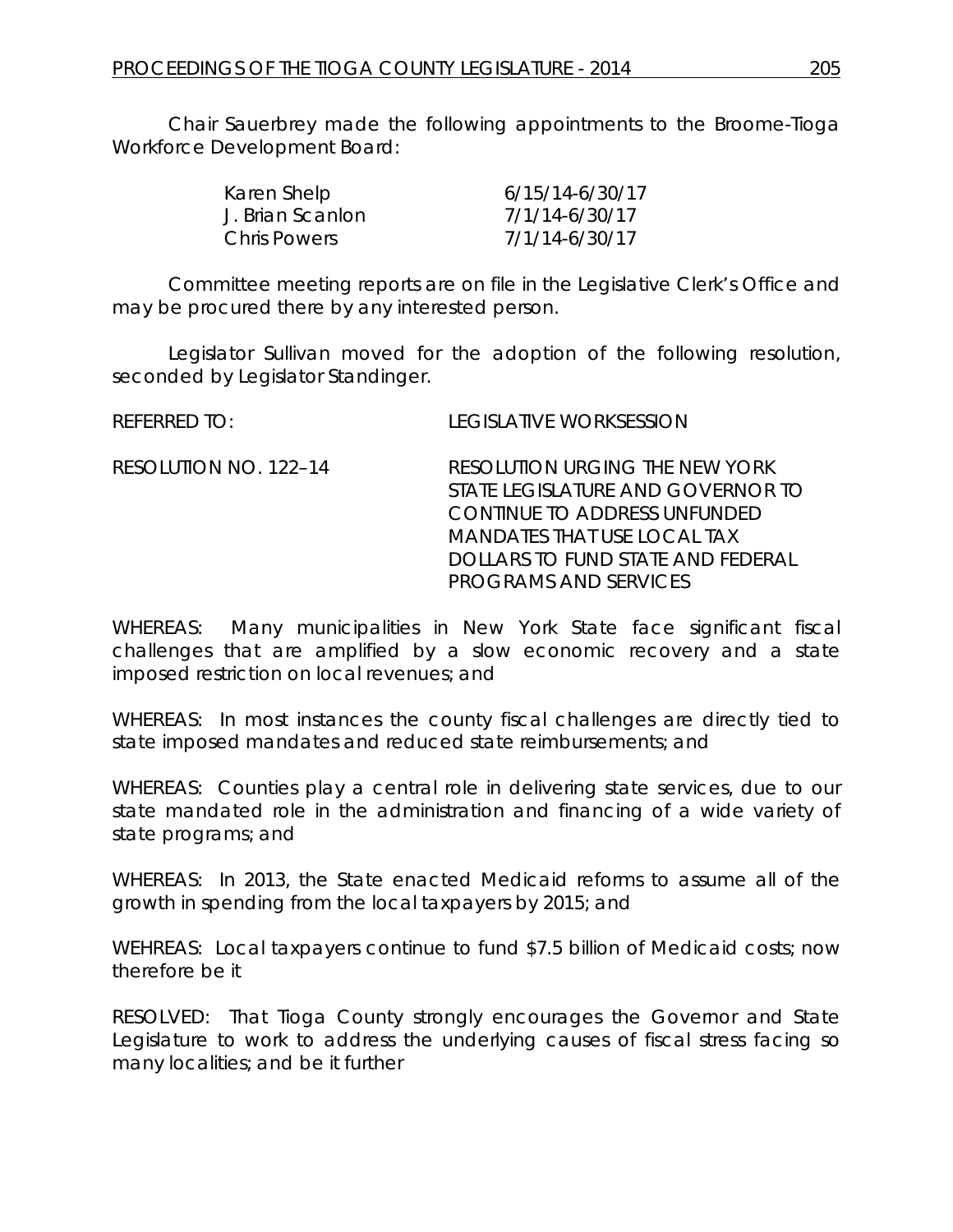RESOLVED: That Tioga County believes the State must work diligently to enact a no new unfunded mandates law and constitutional protections against future unfunded mandates; and be it further

RESOLVED: That Tioga County shall forward copies of this resolution to Governor Andrew M. Cuomo, the New York State Legislature, and all others deemed necessary and proper.

ROLL CALL VOTE Yes – Legislators Sauerbrey, Roberts, Standinger, Sullivan, Weston, Case, Hollenbeck, and Huttleston.

No – None.

Absent – Legislator Monell.

RESOLUTION ADOPTED.

Legislator Hollenbeck moved for the adoption of the following resolution, seconded by Legislator Case.

REFERRED TO: FINANCE COMMITTEE

RESOLUTION NO. 123-14 *ERRONEOUS ASSESSMENT*

*TOWN OF OWEGO*

WHEREAS: A Supreme Court decision and demand for refund on two properties assessed to BCT 17, LLC, Biagia Cataldo & Kathy Cataldo-Medionte on the 2014 and prior year tax rolls of the Town of Owego reduces the 2011-2013, and 2014 assessments for the (2) parcels as follows;

Account #11767 reduced from \$601,200 to \$400,000 for 2011/2012 Account #11767 reduced from \$446,900 to \$290,000 for 2012/2013 Account #11767 reduced from \$446,900 to \$343,200 for 2013/2014 Account #10707 reduced from \$129,600 to \$104,500 for 2011-2013 Account #10707 reduced from \$129,600 to \$85,000 for 2013/2014 and

WHEREAS: The 2012-2014 tax bills relating to the 2011-2013 assessment years for the above properties assessed to BCT 17, LLC, Biagia Cataldo & Kathy Cataldo-Medionte in the Town of Owego have been paid; be it therefore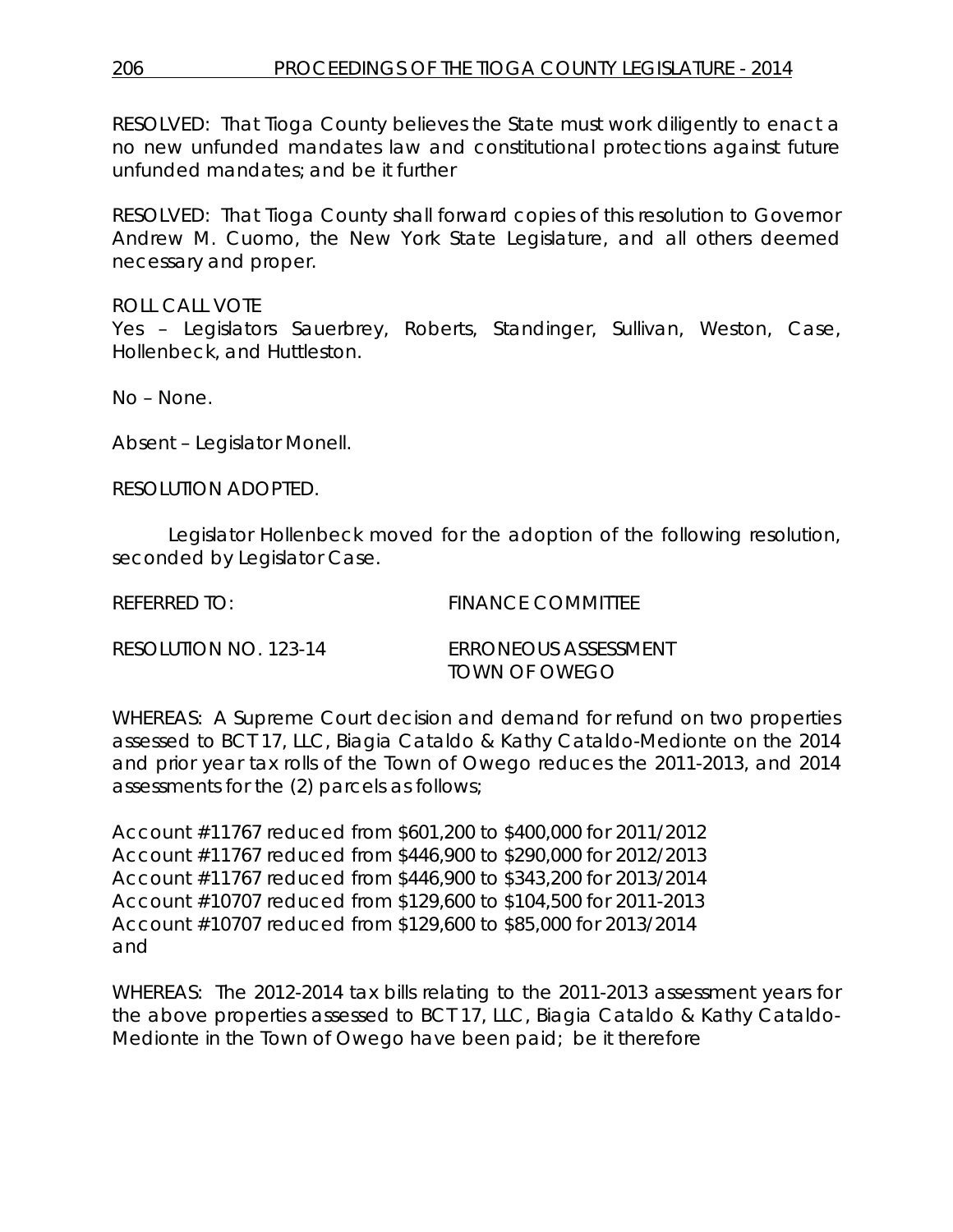RESOLVED: That a refund of \$9,109.89 be issued by the Tioga County Treasurer's office to Hinman, Howard & Kattell, LLP as attorneys, for overpayment of 2012- 2014 taxes on properties #11767 and 10707; and be it further

RESOLVED: That the erroneous town tax of \$1,906.48 be charged back to the Town of Owego, and the erroneous Fire Tax of \$974.51 be charged back to the Owego Fire District; and be it further

RESOLVED: That the erroneous solid waste tax of \$264.29 be charged back to the Solid Waste Fund; and be it further

RESOLVED: That the erroneous county tax of \$5,964.61 be charged to the proper accounts in the records of the County Treasurer.

ROLL CALL VOTE

Yes – Legislators Sauerbrey, Standinger, Sullivan, Weston, Case, Hollenbeck, and Huttleston.

No – Legislator Roberts.

Absent – Legislator Monell.

RESOLUTION ADOPTED.

Legislator Hollenbeck moved for the adoption of the following resolution, seconded by Legislator Case.

| REFERRED TO:          | <b>FINANCE/LEGAL COMMITTEE</b>                        |
|-----------------------|-------------------------------------------------------|
| RESOLUTION NO. 124–14 | TRANSFER OF FUNDS<br>ASSIGNED COUNSEL/PUBLIC DEFENDER |

WHEREAS: The Public Defender's Office began handling Assigned Counsel duties in January 2014; and

WHEREAS: Funds need to be transferred from the Assigned Counsel Budget to the Public Defender Budget; therefore be it

RESOLVED: That the following sums be transferred:

From: A1172.40-30-Assigned Counsel  $$112,500$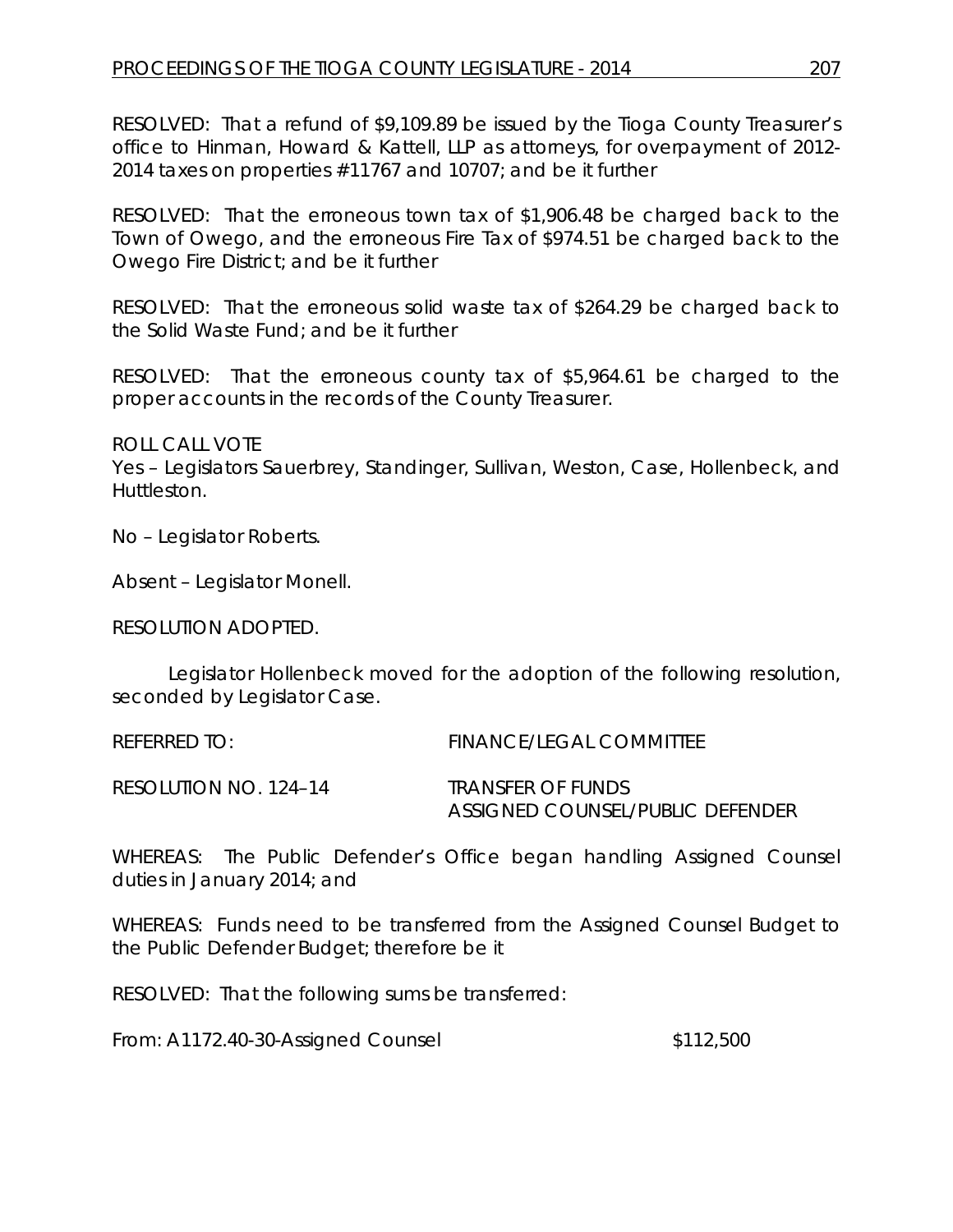| To: | A1170.10-10-Public Defender       |    | \$55,000 |
|-----|-----------------------------------|----|----------|
|     | A1170.10-20-Public Defender       |    | \$26,328 |
|     | A1170.40-280-Public Defender      | S. | 6,500    |
|     | A9010.80-88-State Retirement      |    | \$8,119  |
|     | A9030-80-88-Social Security       |    | \$15,653 |
|     | A9040-80-88-Workers' Compensation |    | 900      |

ROLL CALL VOTE

Yes – Legislators Sauerbrey, Roberts, Standinger, Sullivan, Weston, Case, Hollenbeck, and Huttleston.

No – None.

Absent – Legislator Monell.

RESOLUTION ADOPTED.

Legislator Standinger moved for the adoption of the following resolution, seconded by Legislator Sullivan.

REFERRED TO: HEALTH & HUMAN SERVICES COMMITTEE

| RESOLUTION NO. 125-14 | <b>TRANSFER OF FUNDS</b> |
|-----------------------|--------------------------|
|                       | MENTAL HYGIENE           |

WHEREAS: Tioga County Mental Hygiene (TCMH) is required to pay a portion of the costs for the inpatient treatment of Tioga County residents that have been assigned Criminal Psychiatric services by the NYS Court system; and

WHEREAS: TCMH has received notice that Tioga County residents were assigned these services, along with the required payment amount; and

WHEREAS: TCMH has determined the amount of additional funding needed for these already incurred mandated expenses, yet this will require a transfer of funds into the proper account codes from the County Contingency fund; and

WHEREAS: Transfer of funds requires Legislative approval; therefore be it

RESOLVED: That funding be transferred as follows:

|     | From: A1990.40-715 County Contingency Account        | \$52,799.12 |
|-----|------------------------------------------------------|-------------|
| To: | A4390.40-590 Criminal Psychiatric: Services Rendered | \$52,799.12 |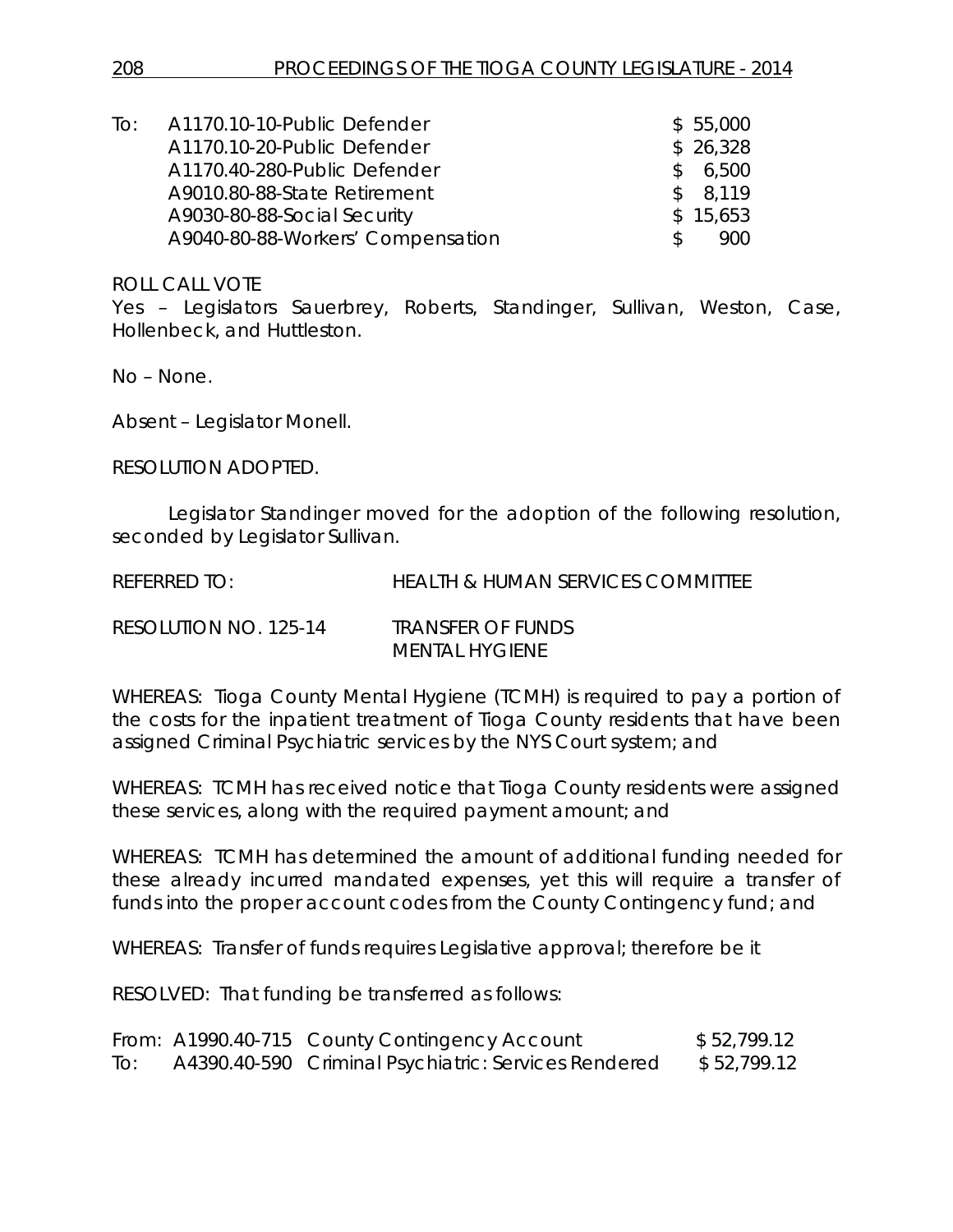# ROLL CALL VOTE

Yes – Legislators Sauerbrey, Roberts, Standinger, Sullivan, Weston, Case, Hollenbeck, and Huttleston.

No – None.

Absent – Legislator Monell.

RESOLUTION ADOPTED.

Legislator Hollenbeck moved for the adoption of the following resolution, seconded by Legislator Weston.

| REFERRED TO:          | PERSONNEL COMMITTEE<br><b>FINANCE COMMITTEE</b>                 |
|-----------------------|-----------------------------------------------------------------|
| RESOLUTION NO. 126-14 | <i><b>TRANSFER OF FUNDS</b></i><br><i>WORKERS' COMPENSATION</i> |

WHEREAS: The Tioga County Self-Insurance Plan has received notification from Safety National that an audit of the payroll figures for the period of January 1, 2013 through January 1, 2014 submitted for our Workers' Compensation Specific Excess Insurance has resulted in additional premium due in the amount of \$863.00; therefore be it

RESOLVED: That the following sums be transferred:

From: Workers' Compensation Account S1710.40 (450) \$863.00

To: Workers' Compensation Account S1722.40 (270) \$863.00

ROLL CALL VOTE

Yes – Legislators Sauerbrey, Roberts, Standinger, Sullivan, Weston, Case, Hollenbeck, and Huttleston.

No – None.

Absent – Legislator Monell.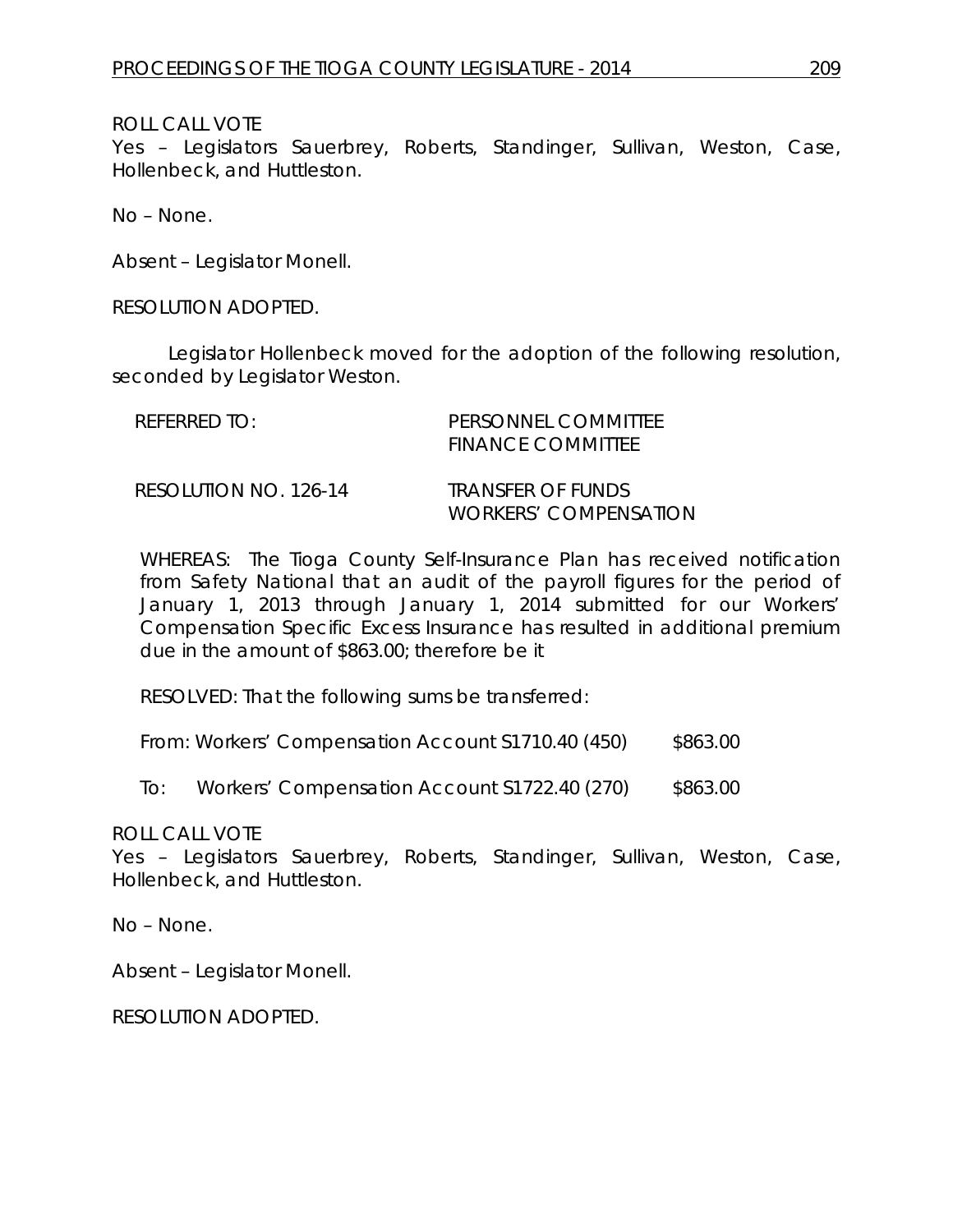210 PROCEEDINGS OF THE TIOGA COUNTY LEGISLATURE - 2014

Legislator Standinger moved for the adoption of the following resolution, seconded by Legislator Sullivan.

REFERRED TO HEALTH & HUMAN SERVICES COMMITTEE RESOLUTION NO. 127-14 *APPROPRIATION OF FUNDS*

*HEALTH DEPARTMENT*

WHEREAS: The Tioga County Health Department (TCHD) was awarded a competitive grant from the Floyd "Vic" Hooker Foundation for a Dental Fluoride Varnish Program; and

WHEREAS: The grant funds were awarded for the purpose of 'start-up' or 'seed' money to create and implement the Dental Fluoride Varnish Program; and

WHEREAS: This grant program does not require matching County expenditures; and

WHEREAS: The funding requires appropriation into the TCHD budget; and

WHEREAS: Appropriations of Funds requires Legislative approval; therefore be it

RESOLVED: That funding be appropriated as follows:

| \$38,060<br>From: A 2280.00<br>Local Grants: Dental Varnish |
|-------------------------------------------------------------|
|-------------------------------------------------------------|

To: A 4054.40-595 Dental: Services Rendered \$38,060

ROLL CALL VOTE

Yes – Legislators Sauerbrey, Roberts, Standinger, Sullivan, Weston, Case, Hollenbeck, and Huttleston.

No – None.

Absent – Legislator Monell.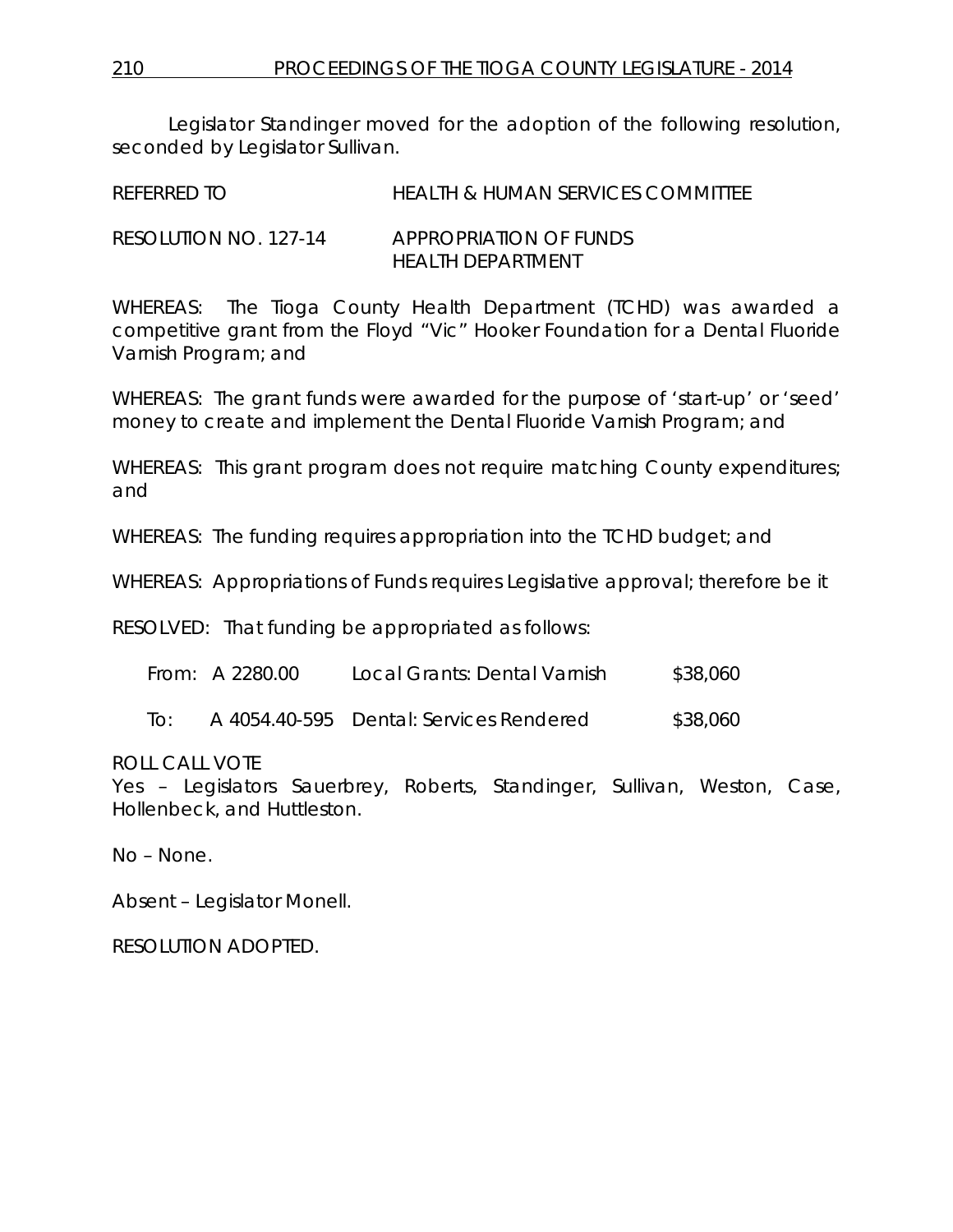Legislator Standinger moved for the adoption of the following resolution, seconded by Legislator Sullivan.

| RFFFRRFD TO:          | HEALTH & HUMAN SERVICES COMMITTEE<br>FINANCE COMMITTEE     |
|-----------------------|------------------------------------------------------------|
| RESOLUTION NO. 128-14 | APPROPRIATION OF FUNDS<br>SUMMER YOUTH EMPLOYMENT PROGRAMS |

WHEREAS: Additional funding has been awarded to Tioga County Department of Social Services from the Office of Temporary and Disability Assistance for Summer Youth Employment Programs; and

WHEREAS: The plan submitted for expenditure of these funds has been approved; and

WHEREAS: Appropriation of Funds requires Legislative approval; therefore be it

RESOLVED: That funding be appropriated as follows:

|     | From: A4610.00 Federal Aid: Administration | \$70.771 |
|-----|--------------------------------------------|----------|
| To: | A6010.40.140 Contractual                   | \$70,771 |

#### ROLL CALL VOTE

Yes – Legislators Sauerbrey, Roberts, Standinger, Sullivan, Weston, Case, Hollenbeck, and Huttleston.

No – None.

Absent – Legislator Monell.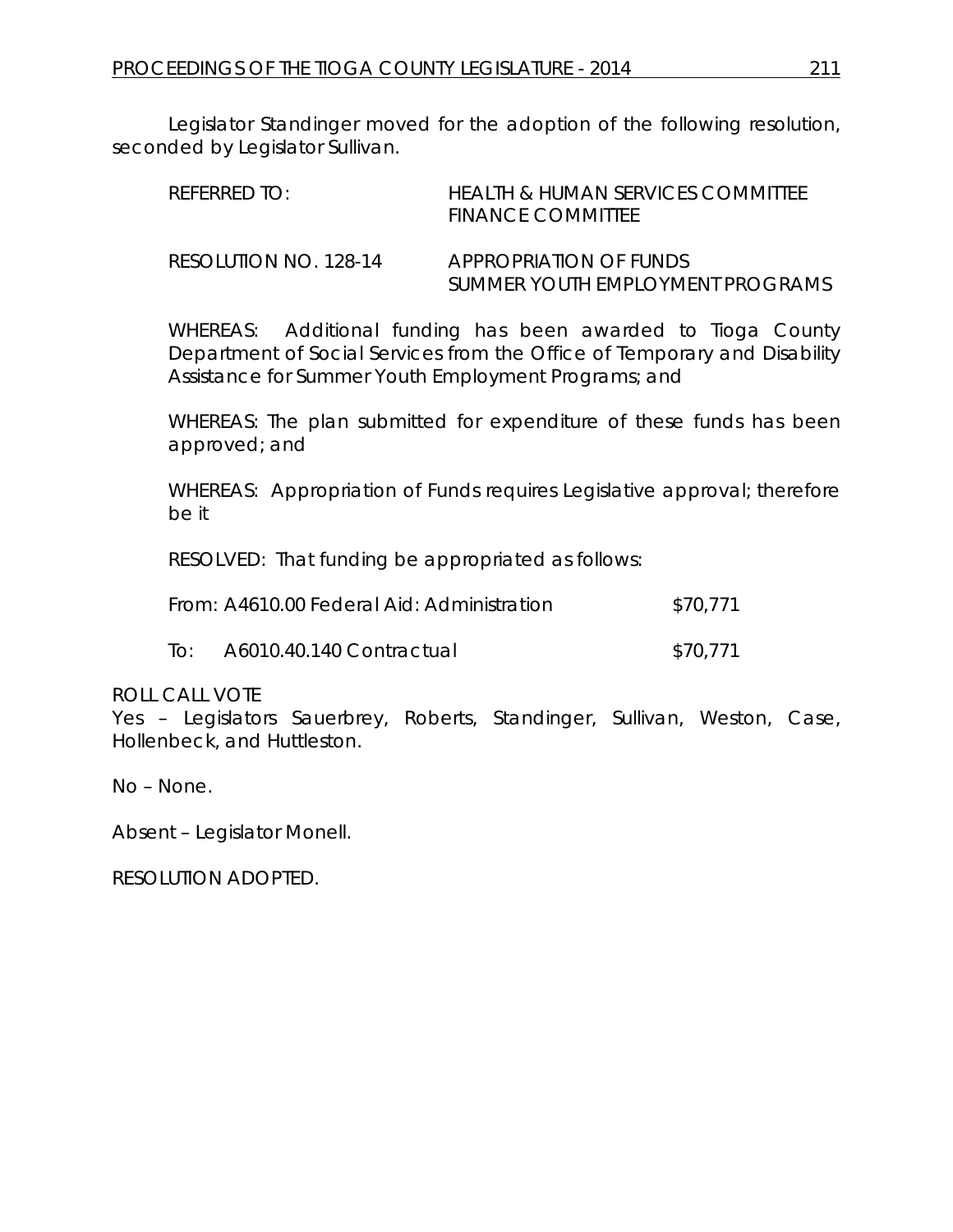Legislator Standinger moved for the adoption of the following resolution, seconded by Legislator Sullivan.

| REFERRED TO:          | HEALTH & HUMAN SERVICES COMMITTEE<br><b>FINANCE COMMITTEE</b> |
|-----------------------|---------------------------------------------------------------|
| RESOLUTION NO. 129-14 | APPROPRIATION OF FUNDS<br>YOUTH BUREAU                        |

WHEREAS: Additional funding has been awarded to the Youth Bureau; and

WHEREAS: Appropriation of Funds requires Legislative approval; therefore be it

RESOLVED: That funding be appropriated as follows:

| From: A3820.00 State Aid: Youth Programs | \$3,850 |
|------------------------------------------|---------|
|                                          |         |

To: A7310.41.540 Reimbursements \$ 3,850

### ROLL CALL VOTE

Yes – Legislators Sauerbrey, Roberts, Standinger, Sullivan, Weston, Case, Hollenbeck, and Huttleston.

No – None.

Absent – Legislator Monell.

RESOLUTION ADOPTED.

Legislator Case moved for the adoption of the following resolution, seconded by Legislator Sullivan.

REFERRED TO: PUBLIC WORKS COMMITTEE

RESOLUTION NO. 130-14 *AUTHORIZE TIOGA COUNTY MATERIALS RECOVERY MANAGER TO APPLY FOR A REGIONAL ECONOMIC DEVELOPMENT COUNCIL GRANT FOR A CONSTRUCTION AND DEMOLITION (C&D) RECYCLING FACILITY*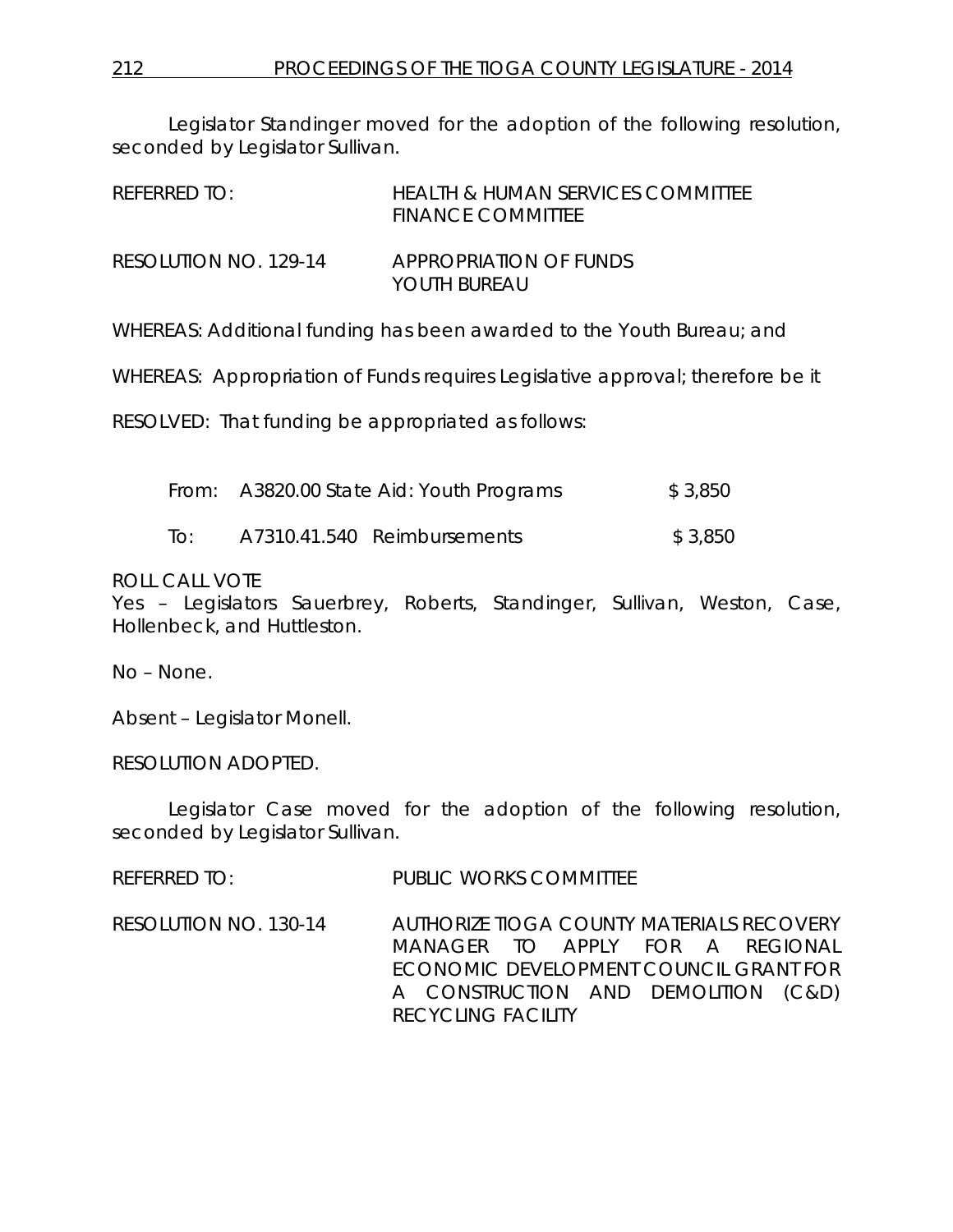WHEREAS: The Regional Economic Development Council has announced the availability of up to \$25 million through the Cleaner Greener Communities Program, Strategy 3: Sustainability Projects; and

WHEREAS: There are no Construction and Demolition (C&D) Recycling Facilities within the Southern Tier; and

WHEREAS: Taylor Garbage, Inc. would like to have a C&D Recycling Facility designed and installed at their site in Apalachin; and

WHEREAS: A C&D Recycling Facility would:

- increase diversion of C&D waste from 25% to 75%
- divert 2,876 tons of solid waste from landfills
- reduce greenhouse gases (GHG) by 3,089 metric tons per year
- create spin-off opportunities such as a biomass brick/wood pellets processor and a compost facility
- creation of up to 20 new jobs with benefits
- increase in tax base:

and

WHEREAS: Taylor Garbage would own, operate and pay all local shared costs related to receiving said grant; therefore be it

RESOLVED: That the Tioga County Legislature authorizes the Materials Recovery Manager to apply and administer the said grant.

# ROLL CALL VOTE

Yes – Legislators Sauerbrey, Roberts, Standinger, Sullivan, Weston, Case, Hollenbeck, and Huttleston.

No – None.

Absent – Legislator Monell.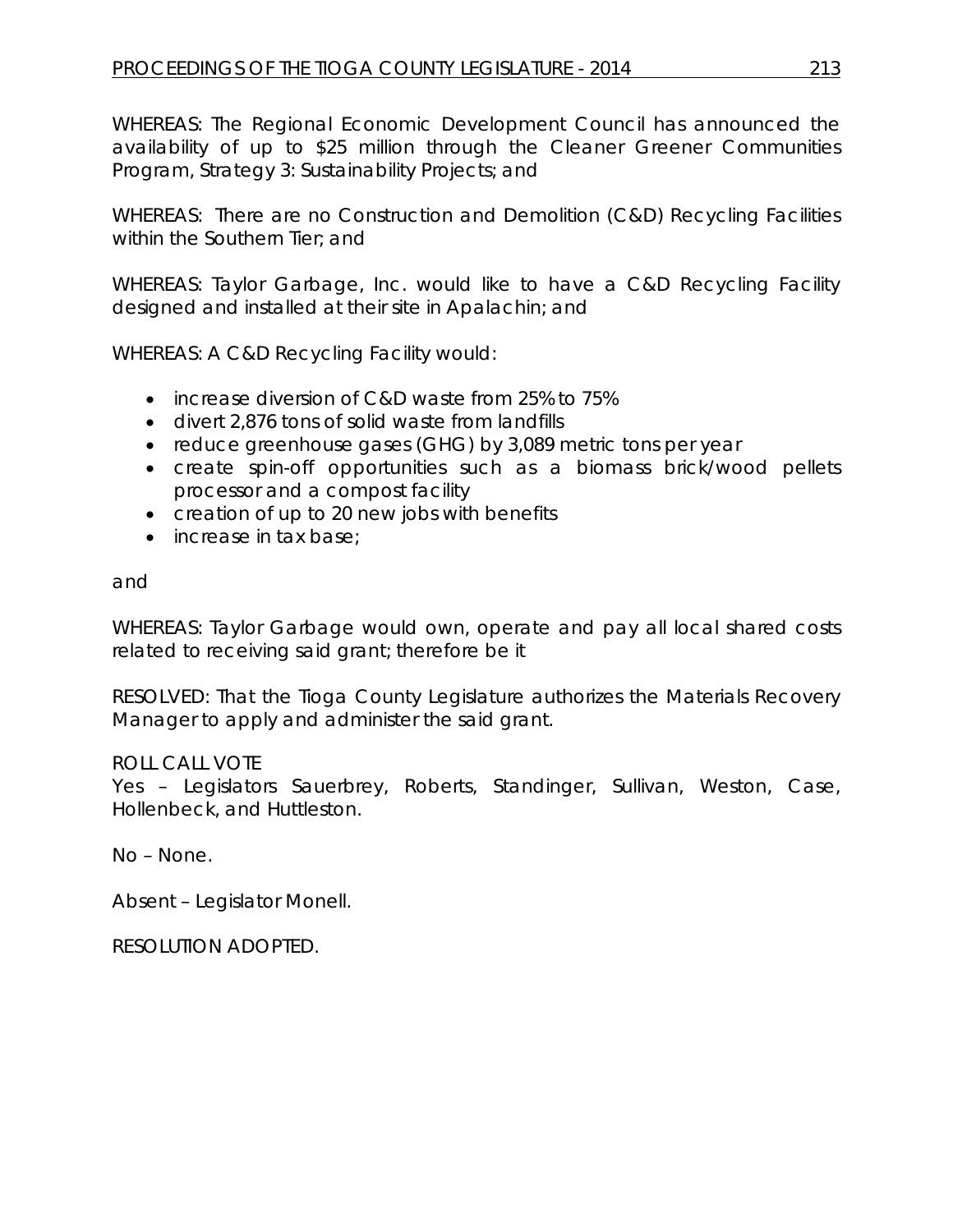Legislator Roberts moved for the adoption of the following resolution, seconded by Legislator Sullivan.

REFERRED TO: PUBLIC WORKS

RESOLUTION NO. 131-14 *AWARD INSPECTION SERVICES CONTRACT TO LABELLA ASSOCIATES FOR INSPECTION SERVICES OF THE HAMILTON VALLEY RD BRIDGE PROJECT BIN: 3334950*

WHEREAS: Tioga County bonded for a program for rehabilitation of various bridges within the County; and

WHEREAS: Funds are available for the Inspection of these bridges as part of the Bond Issue; and

WHEREAS: The Hamilton Valley Rd. Bridge over South Branch of Catatonk Creek (BIN: 3334950) is one of the bridges in the program; and

WHEREAS: LaBella Associates, Rochester, NY did the design phase for this bridge; and

WHEREAS: The Commissioner of Public Works received a proposal for the inspections services for the Hamilton Valley Rd. Bridge Project BIN: 3334950 in the amount of \$58,478; therefore be it

RESOLVED: That the Tioga County Legislature award the inspection services contract to Labella Associates, Rochester, NY 14614 not to exceed \$58,478 to be paid out of the Hamilton Valley Rd. Bridge Project Account H2013.09.

ROLL CALL VOTE

Yes – Legislators Sauerbrey, Roberts, Standinger, Sullivan, Weston, Case, Hollenbeck, and Huttleston.

No – None.

Absent – Legislator Monell.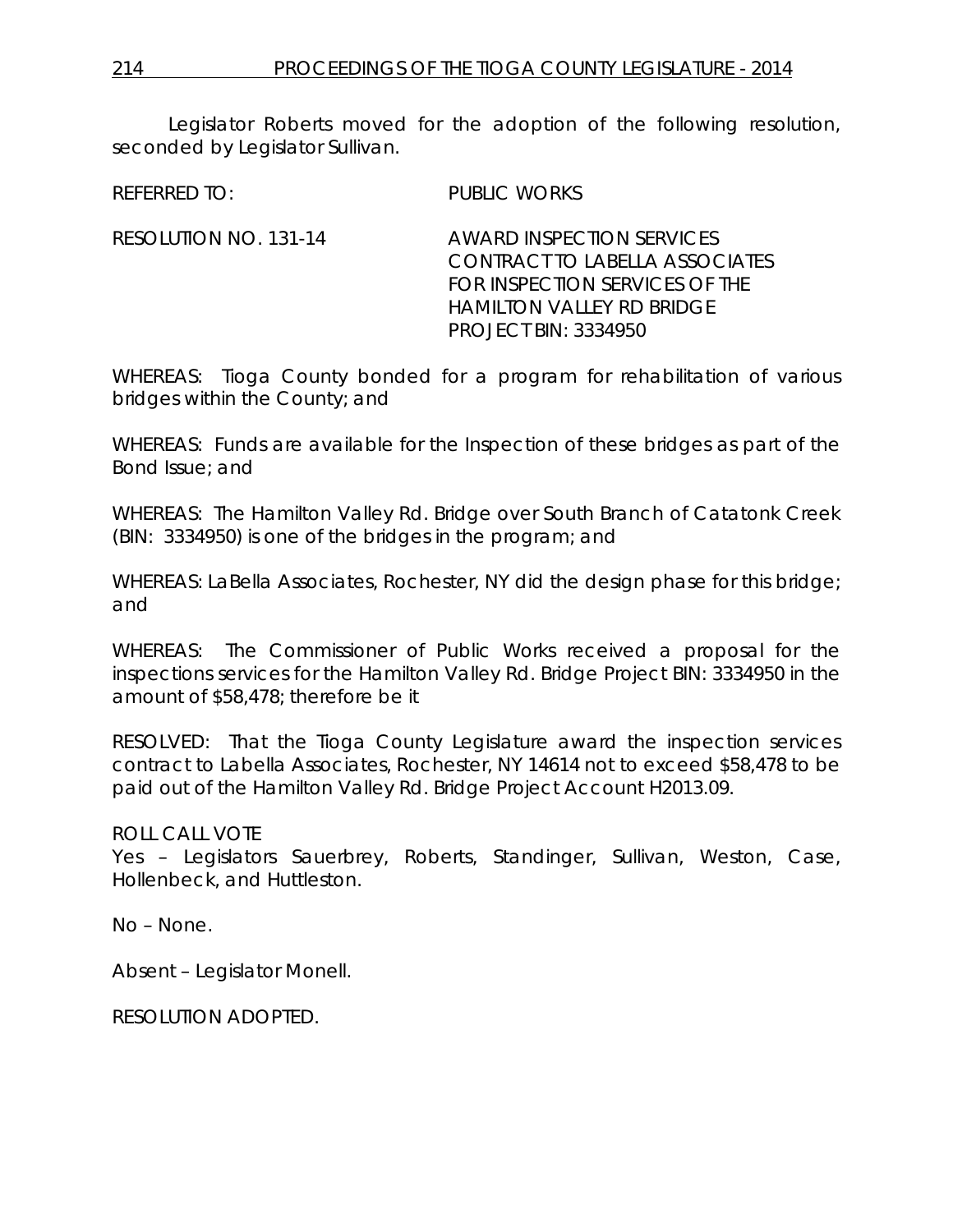Legislator Case moved for the adoption of the following resolution, seconded by Legislator Sullivan.

REFERRED TO: ECONOMIC DEVELOPMENT & PLANNING COMMITTEE

### RESOLUTION NO. 132-14 *TIOGA COUNTY OPPOSES CLEAN WATER ACT REGULATION PROPOSED BY THE ENVIRONMENTAL PROTECTION AGENCY AND ARMY CORPS OF ENGINEERS*

WHEREAS: Tioga County affirms its commitment to environmental stewardship and the protection of our natural resources, and recognizes the need to harmonize municipal programs and services with the legislative intent and objectives of the Clean Water Act (CWA); and

WHEREAS: The CWA was not intended to protect ditches and other channels through which water flows intermittently nor was it intended to capture seeps, wet areas, isolated man-made ponds and other structures not currently subject to the CWA; and

WHEREAS: The Environmental Protection Agency (EPA) and the United States Corps of Engineers (Corps) have developed a proposed regulation on Definition of "Waters of the United States" Under the Clean Water Act to clarify the EPA and Corps' understanding and definition of the CWA that will inform all of EPA's regulatory programs and policy actions; and

WHEREAS: This proposed regulation creates greater uncertainty rather than clarity and would now capture a significant number of public works activities and transportation infrastructure that will now be subject to the CWA and its costly and time-consuming permitting and regulatory protocols; and

WHEREAS: The proposed regulation greatly expands the number of projects subject to jurisdictional determination or CWA permitting which do not currently require such oversight at great expense to the taxpayers of Tioga County with little, if any, substantive environmental benefit while diverting scarce resources from other programs that do provide environmental protection and conservation benefits; and

WHEREAS: The financial impact of the proposed regulation to Tioga County will create significant ongoing maintenance costs and delays to Tioga County citizens due to the need for jurisdictional determinations and expanded jurisdictional authority of EPA and the Corps; and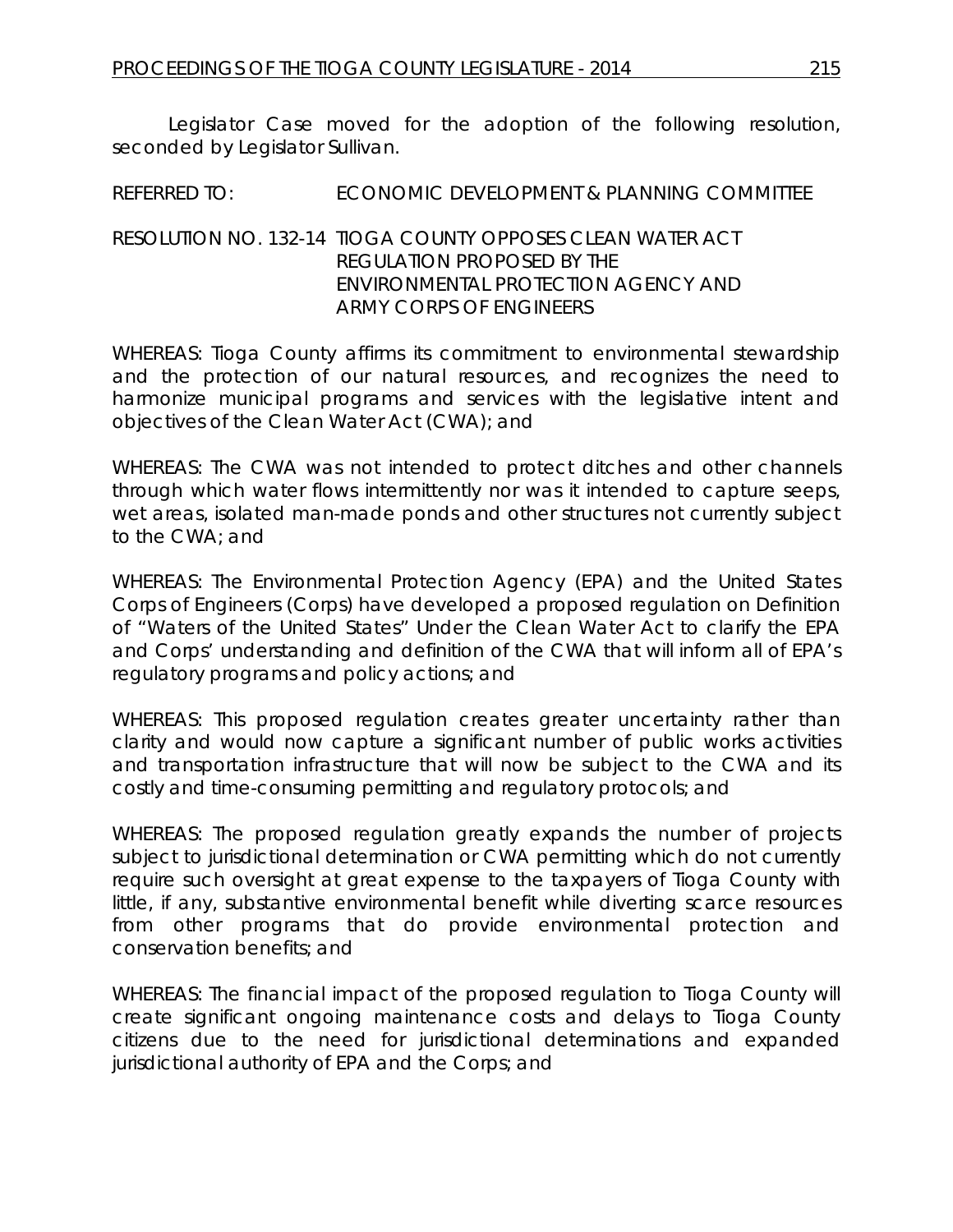WHEREAS: Tioga County believes that the standards for making jurisdictional determinations under the CWA and clarification or definition of the intent of the CWA should be accomplished only through the U.S. Congress, and limited by the decisions of the U.S. Supreme Court; now therefore be it

RESOLVED: That Tioga County urges EPA and the Corps to withdraw the proposed CWA regulation immediately, work collaboratively with states and local governments to clarify federal jurisdiction under the CWA that is reasonable, environmentally responsible and respects the authority of state and local governments in ensuring the protection of our water resources; and be it further

RESOLVED: That Tioga County supports any federal legislation consistent with the above recommendations and urges its Congressional and State representatives to intercede with EPA and request that EPA report to them on their response and adaptations regarding the aforementioned concerns; and be it further

RESOLVED: That a copy of this Resolution, suitably engrossed, should be transmitted to U.S. Senators Charles Schumer and Kirsten Gillibrand, U.S. House Representatives Tom Reed and Richard Hanna, EPA Administrator Gina McCarthy, New York Governor Andrew Cuomo, New York State Senator Tom Libous, New York Assembly Representative Christopher Friend, and EPA Region 2 Administrator Judith Enck.

# ROLL CALL VOTE

Yes – Legislators Sauerbrey, Roberts, Standinger, Sullivan, Weston, Case, Hollenbeck, and Huttleston.

No – None.

Absent – Legislator Monell.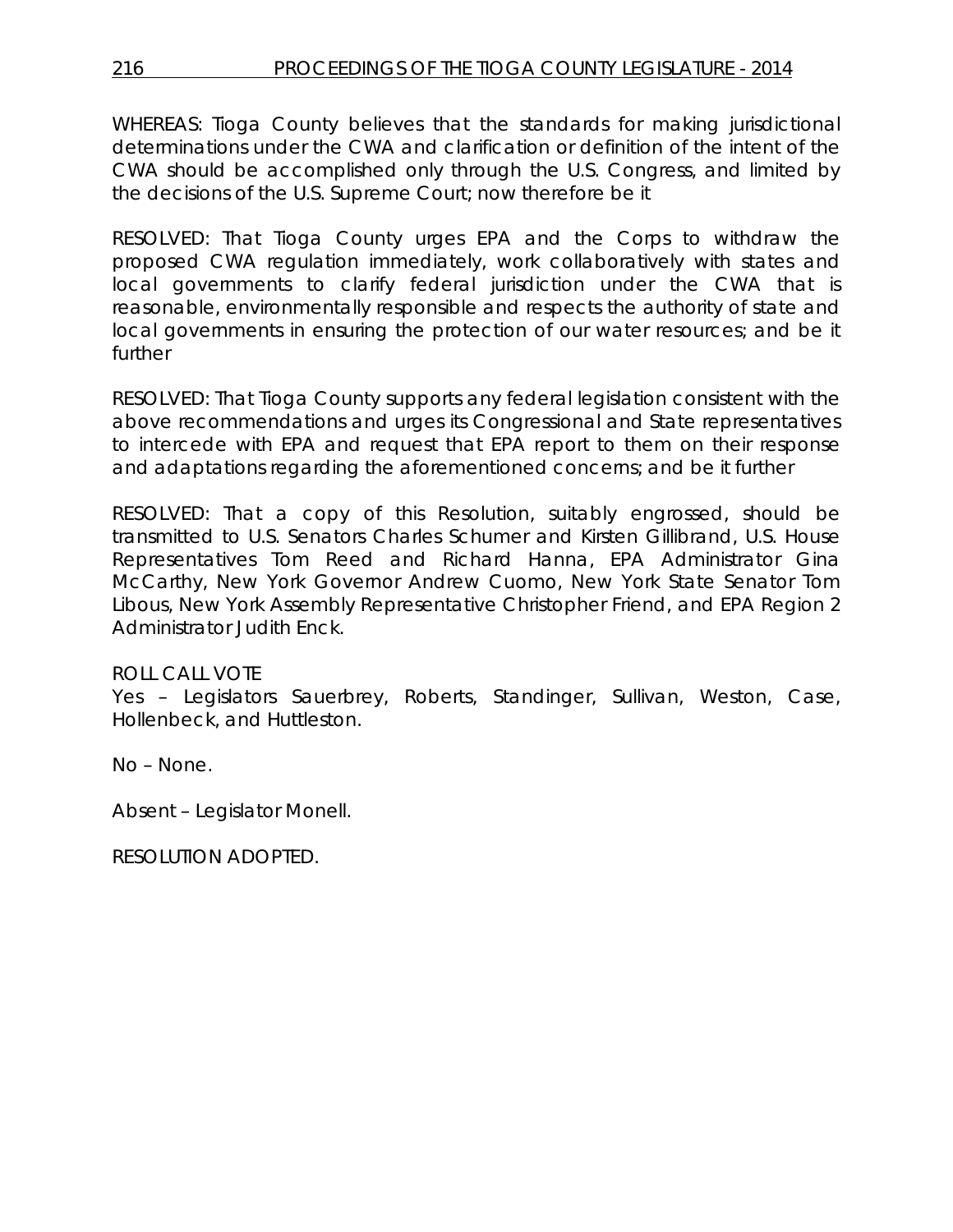Legislator Hollenbeck moved for the adoption of the following resolution, seconded by Legislator Roberts.

| REFERRED TO:          | FINANCE/LEGAL COMMITTEE                               |
|-----------------------|-------------------------------------------------------|
| RESOLUTION NO. 133-14 | AUTHORIZE TIOGA COUNTY<br>TO HIRE MANASSE AUCTIONEERS |
|                       | TO AUCTION REAL PROPERTY ACOUIRED                     |
|                       | BY COUNTY FORECLOSURE                                 |

WHEREAS: James P. McFadden, Tioga County Treasurer is in charge of implementing the foreclosure of taxes under Article Eleven of the Real Property Tax Law; and

WHEREAS: Tioga County is the owner of numerous properties which it has acquired for delinquent taxes, which are surplus to the County needs; and

WHEREAS: Manasse Auctioneers has been contacted to perform the services of a public auction and Manasse Auctioneers has agreed to compensation of a uniform seven percent (7%) buyers premium, Tioga County will pay no expenses; and

WHEREAS: It is the intent of the Tioga County Legislature to place the properties back on the tax rolls; be it therefore

RESOLVED: That the Chair of the Tioga County Legislature be and hereby is authorized to contract the services of Manasse Auctioneers for the public auction of tax foreclosure properties, pending approval by the County Attorney as to form.

ROLL CALL VOTE

Yes – Legislators Sauerbrey, Roberts, Standinger, Sullivan, Weston, Case, Hollenbeck, and Huttleston.

No – None.

Absent – Legislator Monell.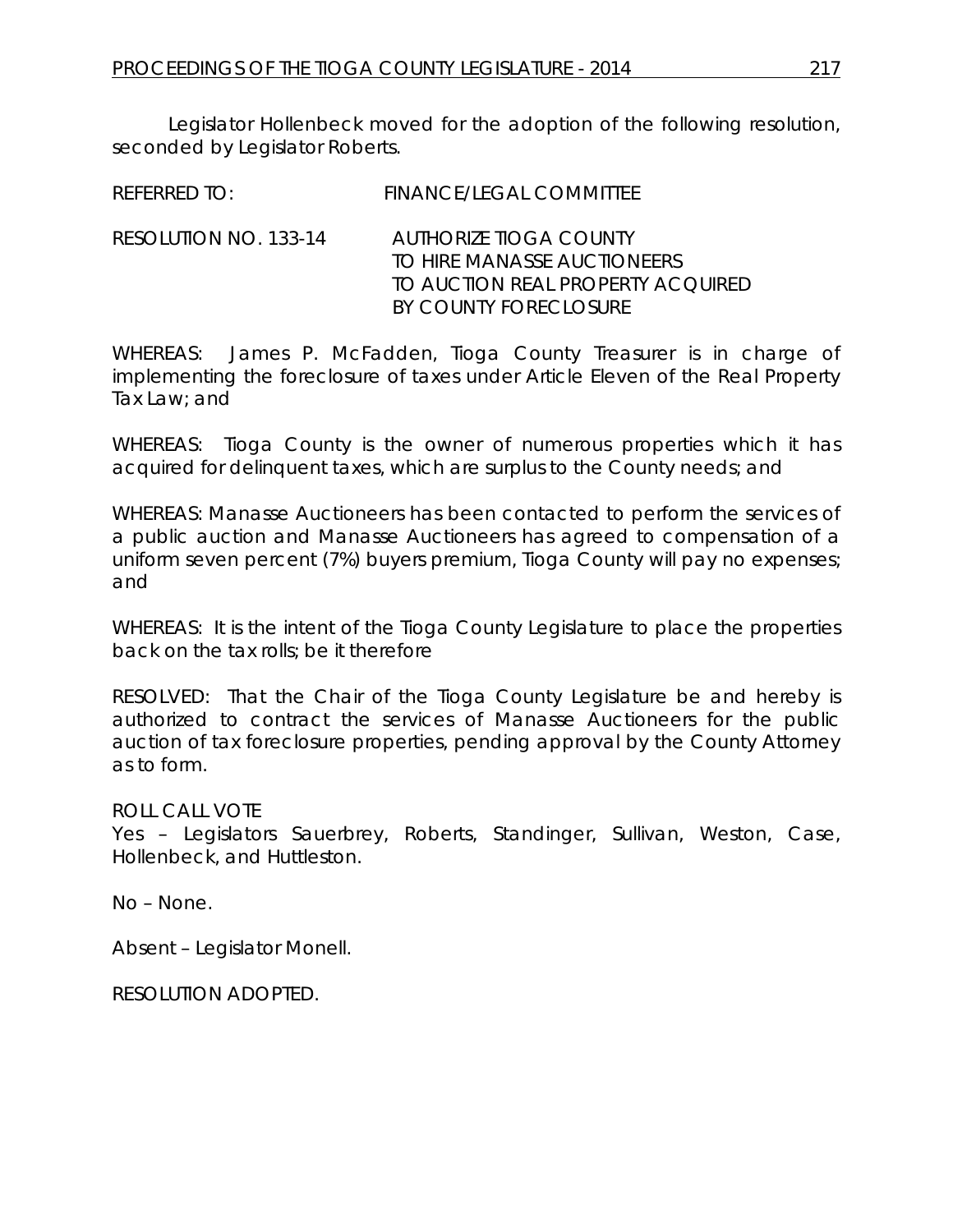Legislator Hollenbeck moved for the adoption of the following resolution, seconded by Legislator Weston.

REFERRED TO: FINANCE/LEGAL

# RESOLUTION NO. 134-14 AUTHORIZATION TO EXECUTE ENGAGEMENT LETTER FROM COUGHLIN & GERHART, LLP TO PROVIDE SERVICES FOR ROUND 2 STATEWIDE INTEROPERABLE COMMUNICATIONS GRANT

WHEREAS: The Tioga County Fire Coordinator has received a Round 2 Statewide Interoperable Communications Grant from NYS Office of Homeland Security; and

WHEREAS: Various legal issues have arisen regarding land acquisition and permit approvals; and

WHEREAS: Tioga County wishes to retain the services of Coughlin and Gerhart LLP to provide their expertise in resolving these issues; and

WHEREAS: Coughlin and Gerhart LLP has set forth the services they will provide in an engagement letter; and

WHEREAS: Payment for said services will come from the State Interoperable Communications Grant - Contracting Services Account No. 3415.40-140; now therefore be it

RESOLVED: That the Tioga County Legislature hereby authorizes the Legislative Chair to sign said engagement letter from Coughlin and Gerhart LLP for said services.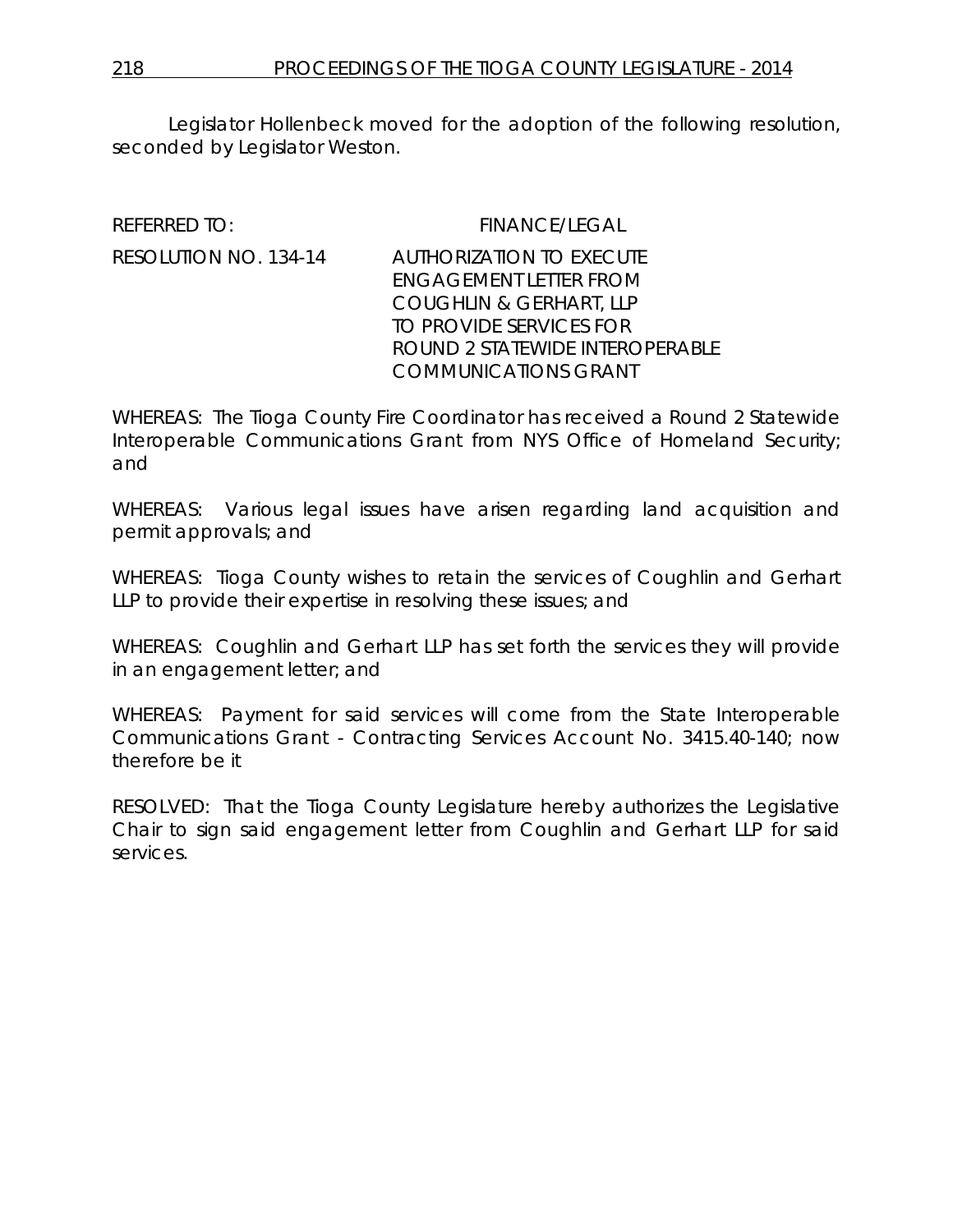## ROLL CALL VOTE

Yes – Legislators Sauerbrey, Roberts, Standinger, Sullivan, Weston, Case, Hollenbeck, and Huttleston.

No – None.

Absent – Legislator Monell.

#### RESOLUTION ADOPTED.

Legislator Weston moved for the adoption of the following resolution, seconded by Legislator Hollenbeck.

| REFERRED TO:          | <b>PUBLIC SAFETY COMMITTEE</b><br>PERSONNEL COMMITTEE                                                              |
|-----------------------|--------------------------------------------------------------------------------------------------------------------|
| RESOLUTION NO. 135-14 | AUTHORIZE WAIVER OF 90-DAY<br>HIRING DELAY; BACKFILL FULL TIME<br><b>PROBATION OFFICER</b><br>PROBATION DEPARTMENT |

WHEREAS: The Tioga County Legislature established a 90-day delay in backfilling vacant positions for the purpose of cost savings; and

WHEREAS: The Probation Director has a need to backfill a full-time Probation Officer due to an unanticipated resignation effective May 23, 2014; and

WHEREAS: The Probation Department staff was reduced in 2012 and has been working to keep up with caseloads resulting from increased "Interim Probation" sentences associated with Drug Treatment Court, the Director would like to backfill the vacancy without delay; and

WHEREAS: The Probation Director received verbal authorization to waive the 90-day hiring delay at the May 22, 2014, Legislative Work session; therefore be it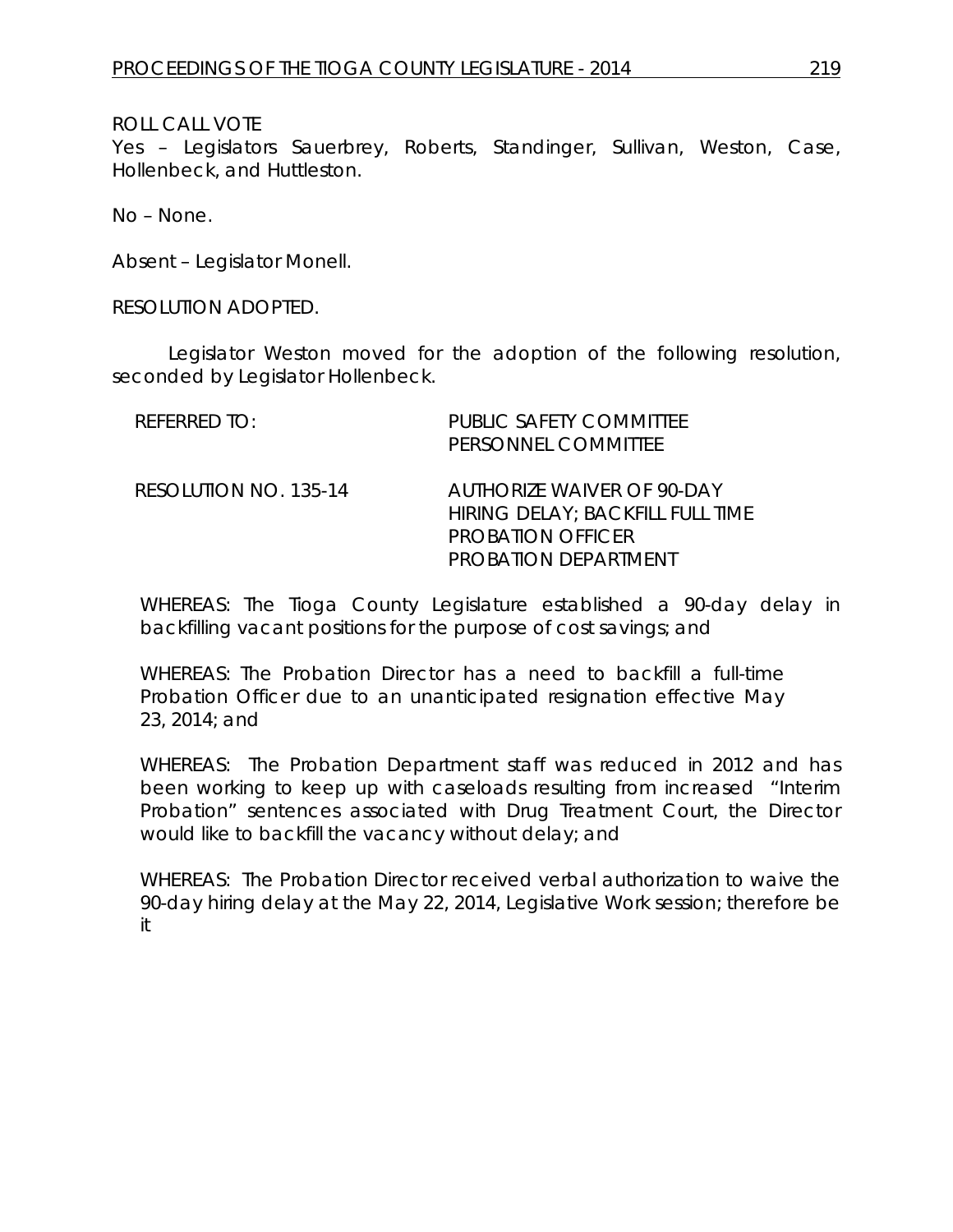RESOLVED: That the Tioga County Legislature authorizes a waiver in the 90-day hiring delay by allowing the Probation Director to backfill one vacant, full-time Probation Officer position from the civil service eligible list effective on or after June 11, 2014, at the annual salary of \$39,015 (CSEA Salary Grade XI).

ROLL CALL VOTE

Yes – Legislators Sauerbrey, Roberts, Standinger, Sullivan, Weston, Case, Hollenbeck, and Huttleston.

No – None.

Absent – Legislator Monell.

RESOLUTION ADOPTED.

Legislator Weston moved for the adoption of the following resolution, seconded by Legislator Standinger.

| <b>REFERRED TO:</b>   | PUBLIC SAFETY COMMITTEE<br>PERSONNEL COMMITTEE                                                                                                              |
|-----------------------|-------------------------------------------------------------------------------------------------------------------------------------------------------------|
| RESOLUTION NO. 136-14 | <b>BACKFILL PART-TIME</b><br>DEPUTY DIRECTOR OF EMERGENCY<br>PREPAREDNESS; INCREASE HOURS;<br><b>AUTHORIZE HIRING WAIVER</b><br>EMERGENCY MANAGEMENT OFFICE |

WHEREAS: The Tioga County Legislature established a 90-day delay in backfilling vacant positions for the purpose of cost savings; and

WHEREAS: The Tioga County Emergency Management Office has a need to backfill the part-time, Deputy Director of Emergency Preparedness position due to the retirement of the incumbent effective June 13, 2014; and

WHEREAS: The Director of Emergency Preparedness plans to increase the responsibilities of the Deputy position, adding involvement with grant writing and administration, attendance of meetings with Towns and villages as well as greater involvement in the day-to-day operations of the office which will increase the hours worked from an average of 6 – 8 per week to 15 – 17 per week; and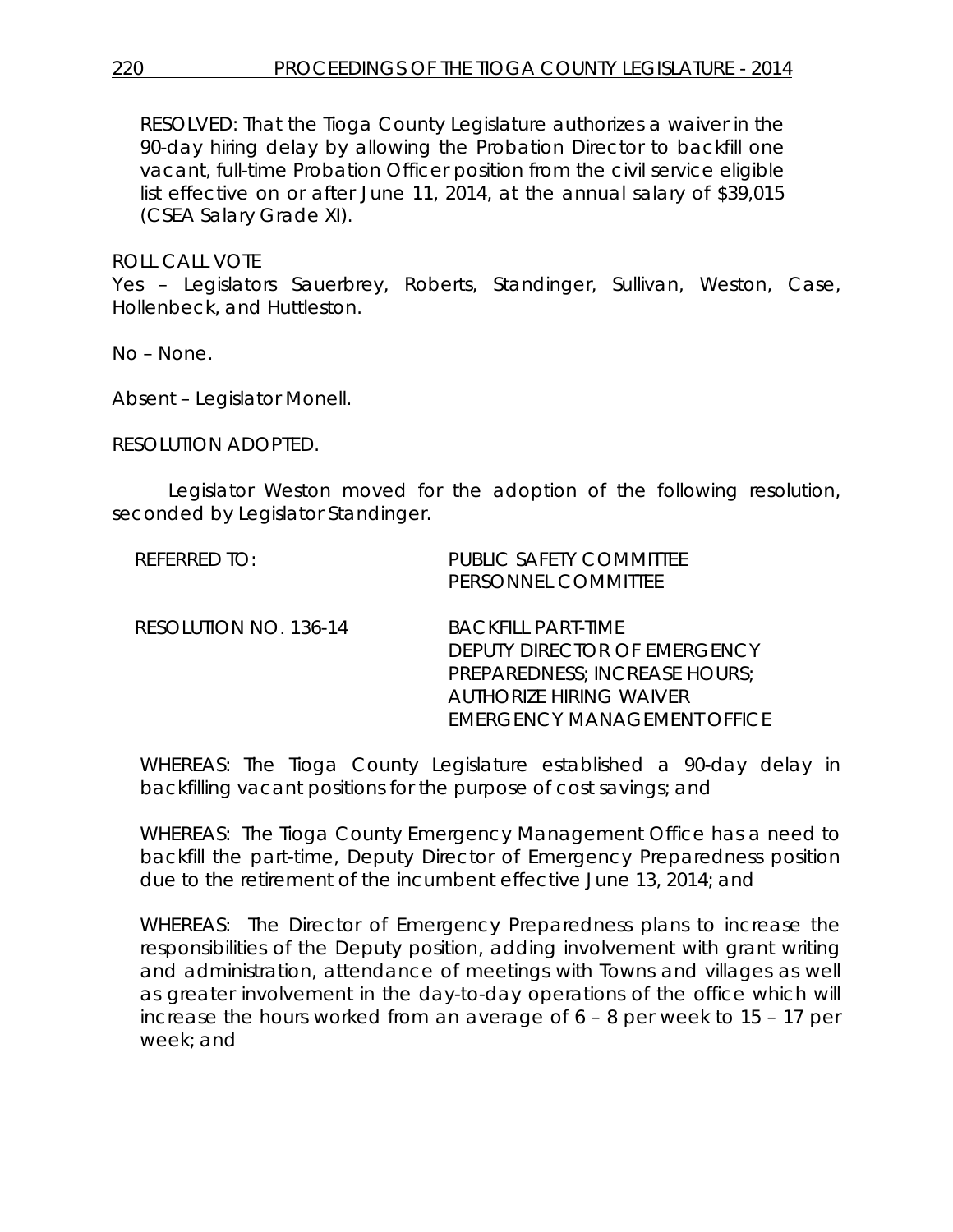WHEREAS: The Director of Emergency Preparedness would like to backfill the vacancy without delay due to an upcoming Emergency Managers certification session offered by New York State which will be held in June 2014; and

WHEREAS: The Director of Emergency Preparedness received verbal authorization to waive the 90-day hiring delay at the April 10, 2014, Legislative Work session; and

WHEREAS: The Director of Emergency Preparedness has identified qualified candidates who have been found to meet the minimum qualifications of the Deputy's title; therefore be it

RESOLVED: That the hours of the Deputy Director of Emergency Preparedness position shall be increased from any average of 6 – 8 per week to 15 – 17 per week, resulting in an increase in the annual salary range from \$4,179 - \$4,284 to \$9,551 - \$9,784; and be it further

RESOLVED: That said increase in hours shall result in a change in the Civil Service class of the Deputy Director position from Non-Competitive to Competitive, thereby requiring the new appointment to be provisional pending an examination for said title; and be it further

RESOLVED: That the Tioga County Legislature authorizes a waiver of the 90 day hiring delay and allows the Director of Emergency Preparedness to backfill the part-time Deputy Director of Emergency Preparedness position effective June 14, 2014, at an annual salary between \$9,551 - \$9,784, which is within the new, non-union salary range for said part-time position at 15 – 17 hours per week.

# ROLL CALL VOTE

Yes – Legislators Sauerbrey, Roberts, Standinger, Sullivan, Weston, Case, Hollenbeck, and Huttleston.

No – None.

Absent – Legislator Monell.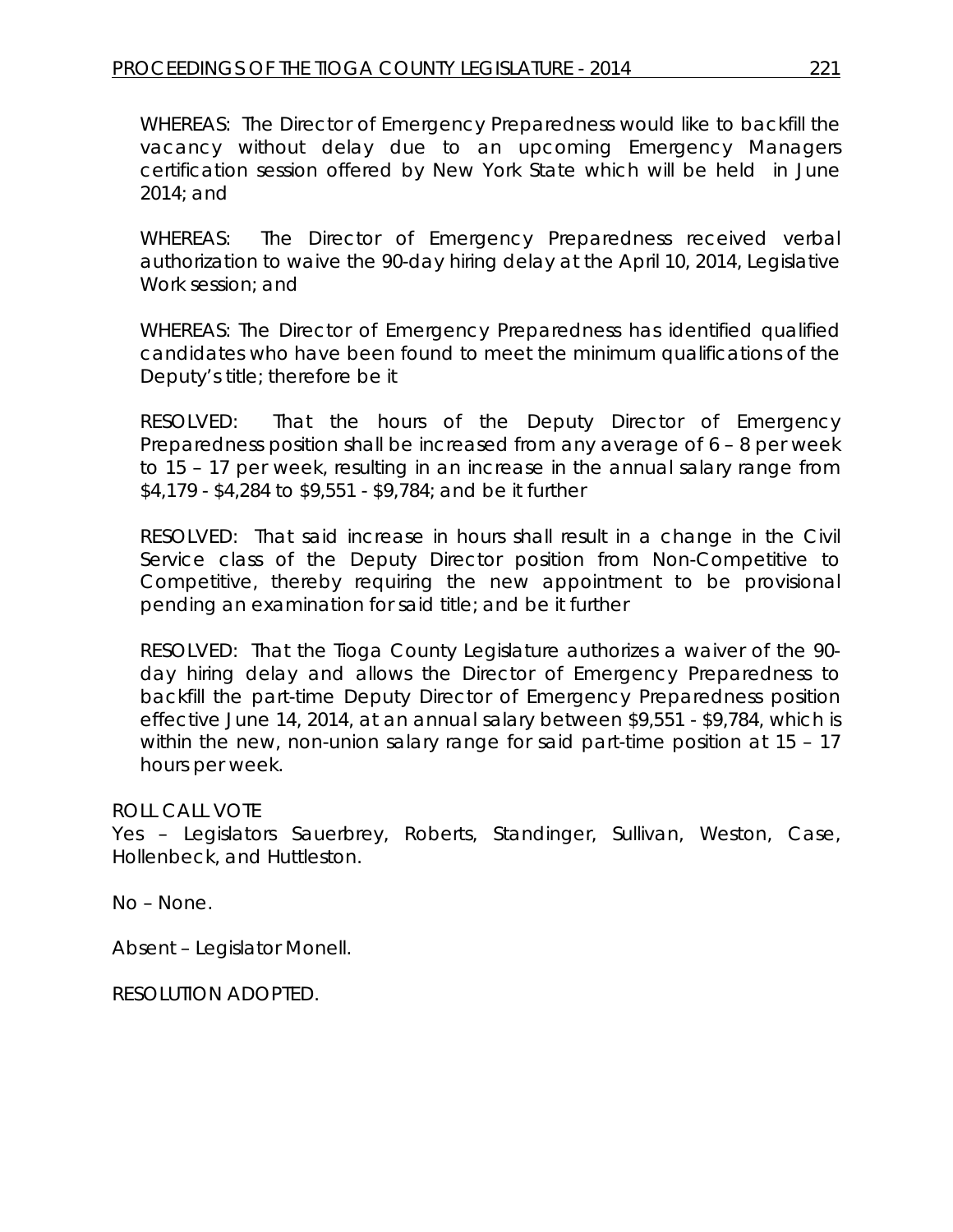Legislator Weston moved for the adoption of the following resolution, seconded by Legislator Hollenbeck.

| <b>REFERRED TO:</b>   | PUBLIC SAFETY COMMITTEE<br>PERSONNEL COMMITTEE                                                                                                     |
|-----------------------|----------------------------------------------------------------------------------------------------------------------------------------------------|
| RESOLUTION NO. 137-14 | <b>AUTHORIZE WAIVER 90-DAY</b><br>HIRING DELAY; APPROVE SALARY<br><b>ABOVE HIRING BASE FOR</b><br><b>DEPUTY SHERIFF</b><br><b>SHERIFF'S OFFICE</b> |

WHEREAS: The Tioga County Sheriff's Office has a need to backfill a full-time Deputy Sheriff position due to an internal promotion which became effective June 2, 2014; and

WHEREAS: Legislative approval is required for waivers of 90-day hiring delay; and

WHEREAS: In order to maintain adequate staffing levels for the Road Patrol Division, the Sheriff has an immediate need to backfill said position; and

WHEREAS: John Cornwell, a transfer candidate with over 10 years of law enforcement experience, has applied and has been found both eligible and willing to accept a transfer from the Village of Walton Police Department to the Deputy Sheriff vacancy in Tioga County; and

WHEREAS: Tioga County Resolution 211-99 requires Legislative approval for any appointments made above an established base salary amount, and the Sheriff has approval from the Tioga County Law Enforcement; and

WHEREAS: The Sheriff has received approval from the Tioga County Law Enforcement Union to hire a new Deputy Sheriff who has successfully completed the basic Police Academy training at an annual salary reflecting 2 years of experience per the current union contract, or \$49,531; therefore be it

RESOLVED: That the Sheriff is hereby granted a waiver from the 90-day hiring delay and is authorized to backfill the vacant, full-time Deputy Sheriff position with the appointment of John Cornwell at an annual salary of \$49,531, effective July 1, 2014.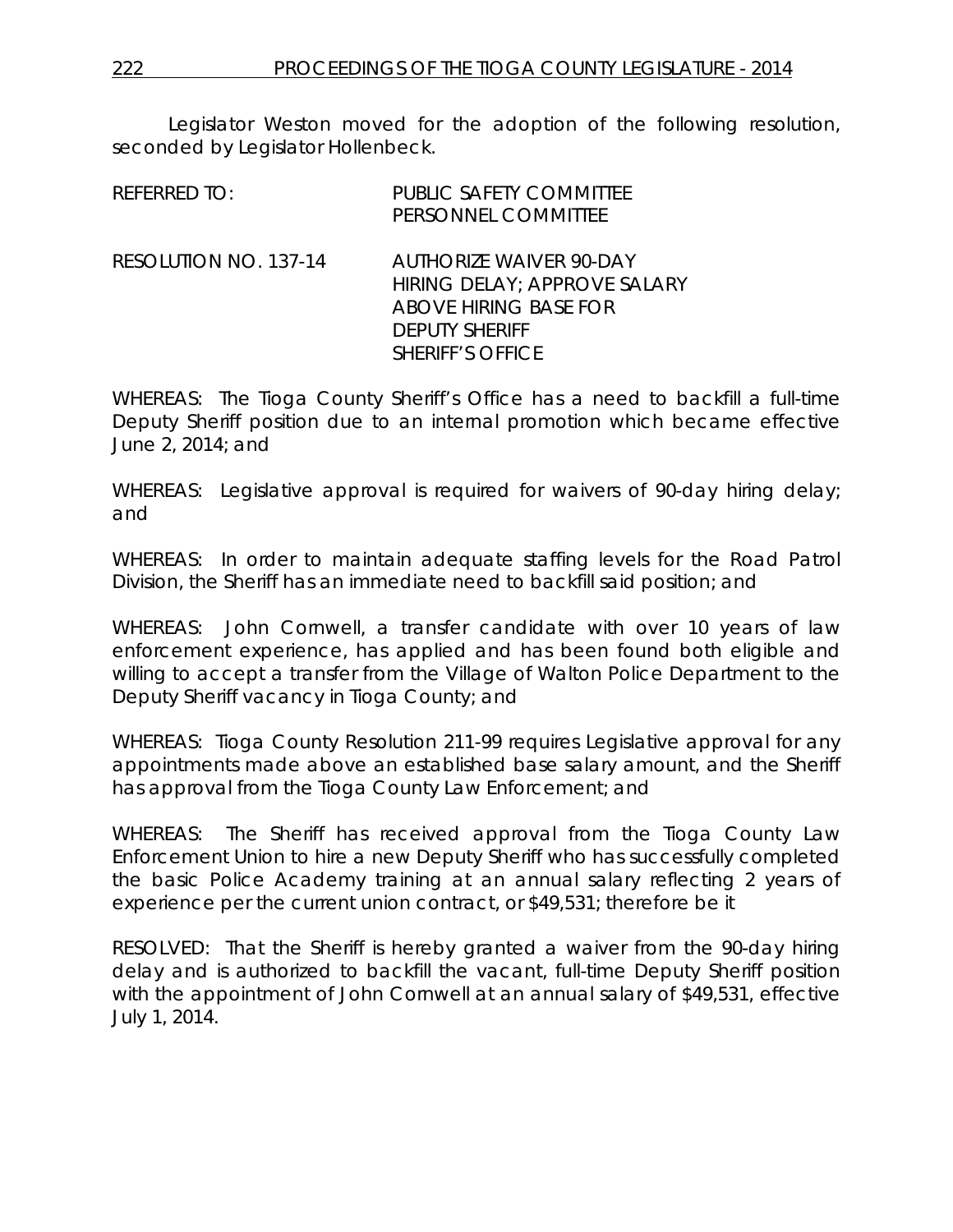# ROLL CALL VOTE

Yes – Legislators Sauerbrey, Roberts, Standinger, Sullivan, Weston, Case, Hollenbeck, and Huttleston.

No – None.

Absent – Legislator Monell.

RESOLUTION ADOPTED.

Legislator Standinger moved for the adoption of the following resolution, seconded by Legislator Sullivan.

| REFERRED TO           | <b>HEALTH &amp; HUMAN SERVICES COMMITTEE</b><br>PERSONNEL COMMITTEE<br><b>FINANCE COMMITTEE</b>  |
|-----------------------|--------------------------------------------------------------------------------------------------|
| RESOLUTION NO. 138-14 | TRANSFER AND APPROPRIATION OF FUNDS:<br>ABOLISH, CREATE AND FILL POSITIONS<br>HEAI TH DEPARTMENT |

WHEREAS: The Tioga County Health Department (TCHD) has identified areas to reorganize staff to be more effective and efficient; and

WHEREAS: The reorganization includes the abolishment of positions and the creation (and fill) of others, as well as the transfer and appropriation of funding into the correct accounts; and

WHEREAS: Fund Transfers, Appropriations of Funds, Abolish, Create and Fill of positions all require Legislative approval; therefore be it

RESOLVED: That TCHD be authorized to abolish one (1) full-time Account Clerk-Typist position effective August 15, 2014; and be it further

RESOLVED: That TCHD be authorized to abolish one (1) full-time Home Health Aide position and create and fill one (1) temporary, part-time Home Health Aide position, effective on or before July 15, 2014; and be it further

RESOLVED: That TCHD be authorized to abolish one (1) full-time Community Health Nurse position and create and fill one (1) part-time Community Health Nurse position, on or before September 8, 2014; and be it further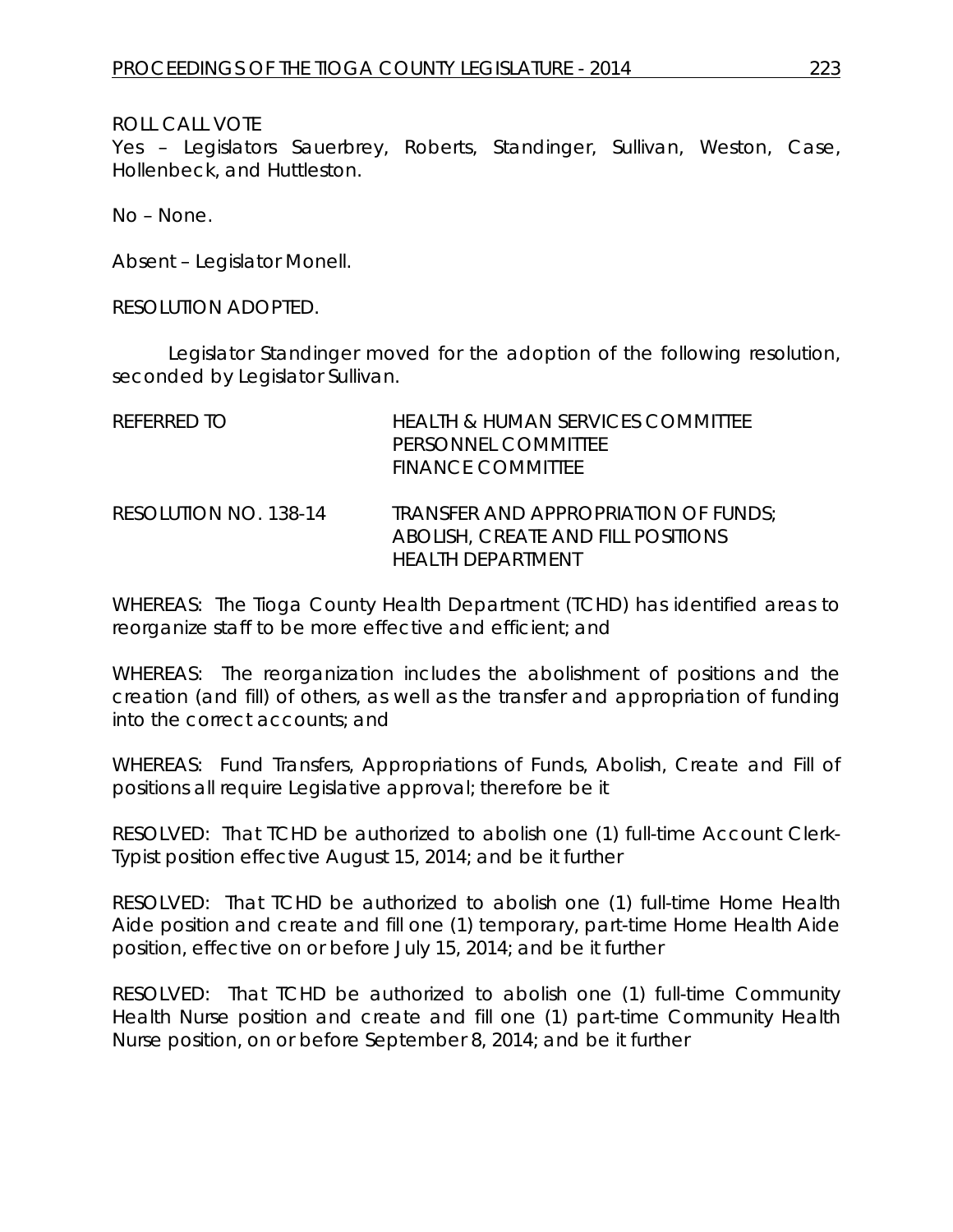RESOLVED: That TCHD be authorized to abolish one (1) full-time Administrative Accounting Supervisor position and create and fill one (1) temporary part-time Administrative Accounting Supervisor position, effective on or before September 8, 2014 through no later than April 1, 2015; and be it further

RESOLVED: That funding be appropriated as follows:

| From: | A1610.40 | Revenue: Long Term Home Care                | \$8,000  |
|-------|----------|---------------------------------------------|----------|
|       |          | A4011.10-10 Administration Personnel Salary | \$10,000 |
|       |          | A4011.40-120 Administration: Contracts      | \$6,400  |
|       |          | A4053.10-20 Primary & Preventive: Part-time | \$17,620 |
|       |          |                                             |          |
| To:   |          | A4010.10-10 Nursing: Personnel Salary       | \$16,000 |
|       |          | A4010.10-20 Nursing: Part-time              | \$7,500  |
|       |          | A4010.40-640 Nursing: Supplies (Not office) | \$8,520  |
|       |          | A4011.10-20 Administration: Part-time       | \$10,000 |

# ROLL CALL VOTE

Yes – Legislators Sauerbrey, Roberts, Standinger, Sullivan, Weston, Case, Hollenbeck, and Huttleston.

No – None.

Absent – Legislator Monell.

RESOLUTION ADOPTED.

Legislator Case made a motion to have the following late-filed resolution considered, seconded by Legislator Sullivan and carried.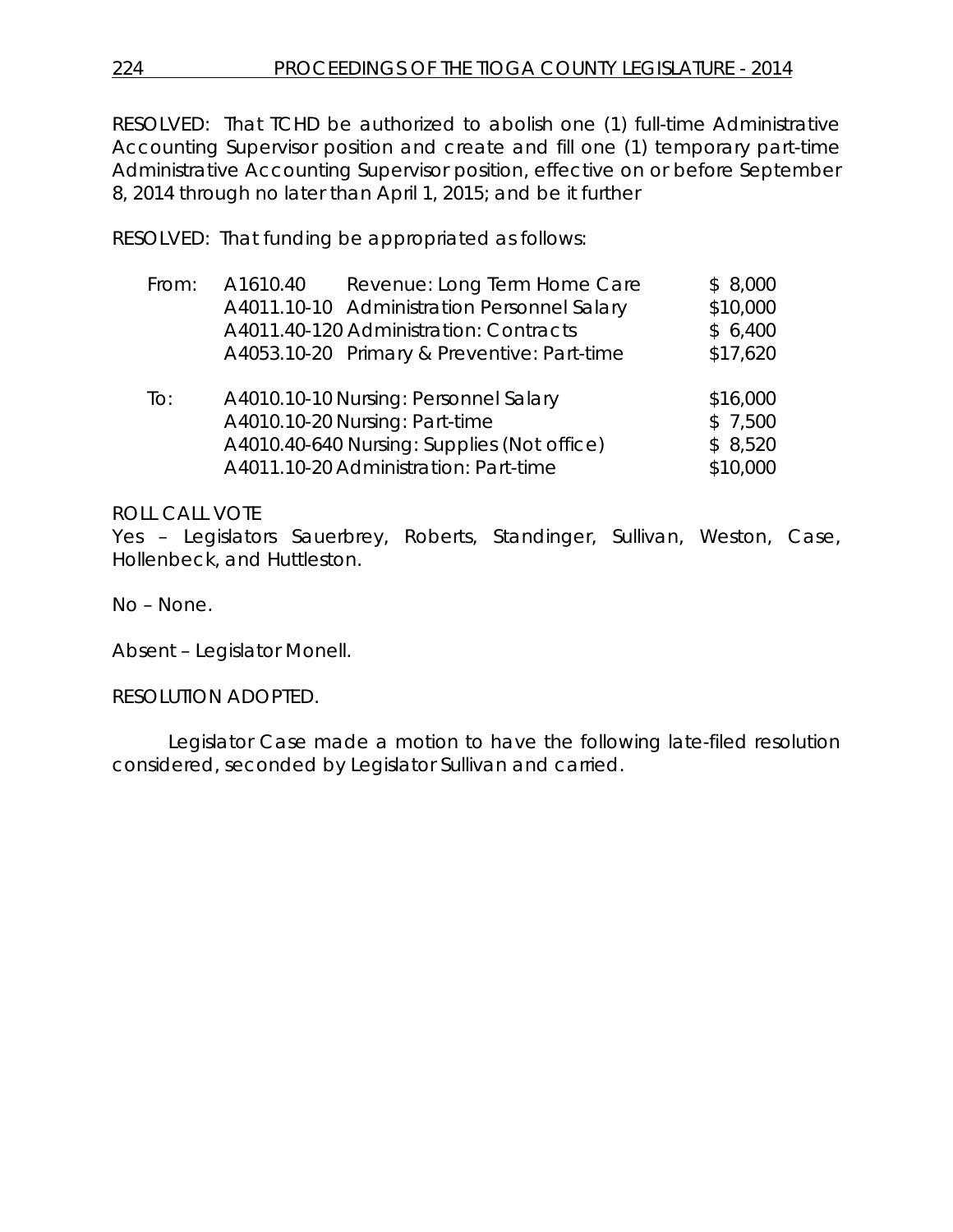Legislator Roberts moved for the adoption of the following resolution, seconded by Legislator Sullivan.

REFERRED TO: PUBLIC WORKS

RESOLUTION NO. 139-14 *AUTHORIZING THE IMPLEMENTATION, AND FUNDING IN THE FIRST INSTANCE 100% OF THE FEDERAL-AID AND STATE "MARCHISELLI" PROGRAM-AID ELIGIBLE COSTS OF A TRANSPORTATION FEDERAL-AID PROJECT AND APPROPRIATING FUNDS THEREFORE*

WHEREAS: A project for the rehabilitation of the Catatonk Hill Road Bridge (BIN: 3335130) over Catatonk Creek, PIN 9753.80 (the Project) is eligible for funding under Title 23 US Code, as amended, that calls for the apportionment of the costs of such program to be borne at the ratio of 80% Federal funds and 20% non-federal funds; and

WHEREAS: The County of Tioga desires to advance the Project by making a commitment of 100% of the Federal and Non-Federal share of the costs of the Construction and Construction Supervision and Inspection work; therefore be it

RESOLVED: That the Tioga County Legislature hereby approves the abovesubject project; and be it further

RESOLVED: That the Tioga County Legislature hereby authorizes the County of Tioga to pay in the first instance 100% of the Federal and non-Federal share of the cost of the Construction and Construction Supervision and Inspection work for the Project or portions thereof; and be it further

RESOLVED: That the sum of \$824,000 is hereby appropriated from H2013.05 Catatonk Hill Rd. Bridge Account and made available to cover the cost of participation in the above phase of the Project or portions thereof; and be it further

RESOLVED: That in the event the full Federal and non-Federal share costs of the project exceeds the amount appropriated above, the Tioga County Legislature shall convene as soon as possible to appropriate said excess amount immediately upon the notification by the New York State Department of Transportation thereof; and be it further